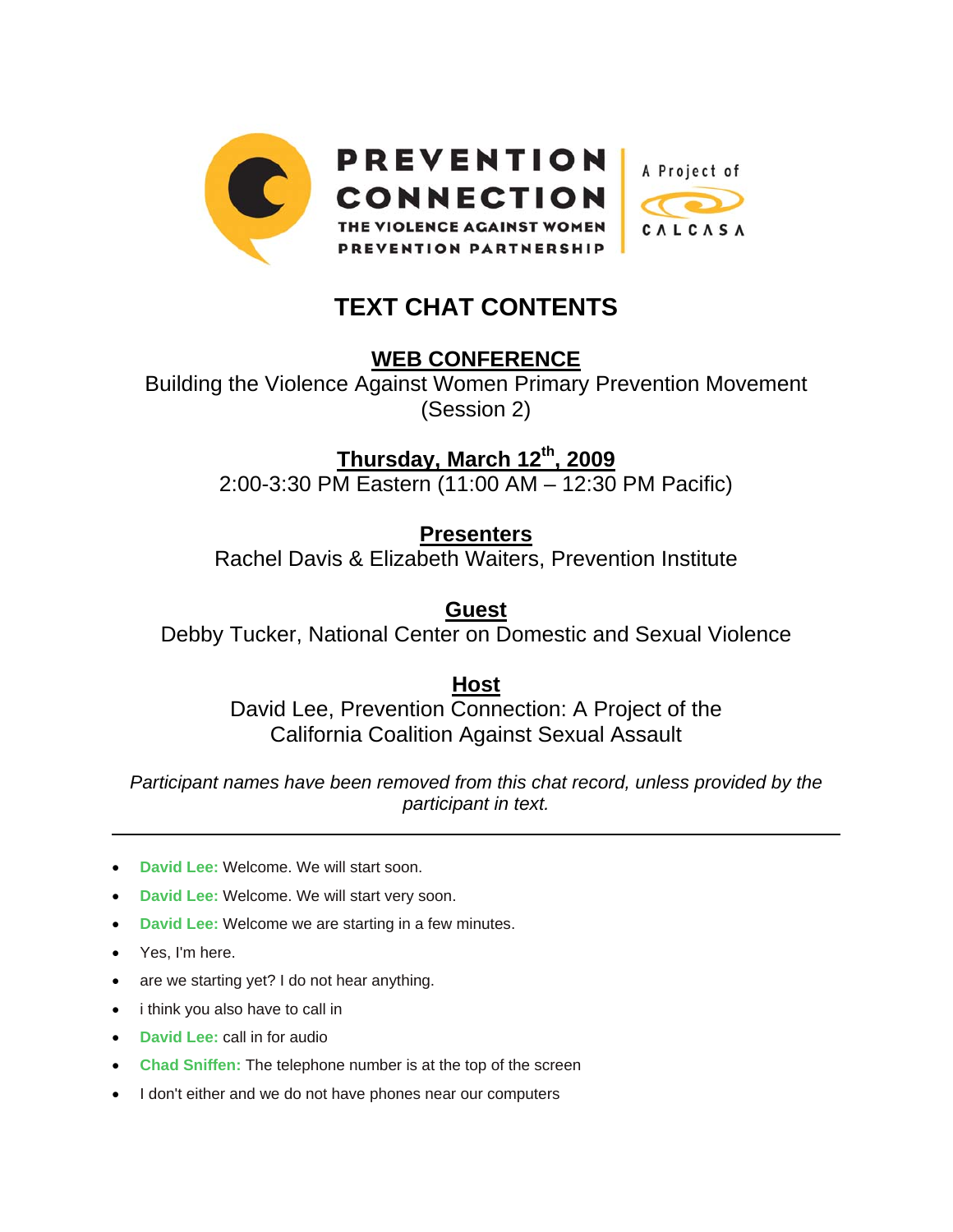- **Margot Brown:** 1-800-214-0694
- **Chad Sniffen:** 1-800-214-0694
- thank you
- i can't get on the audio... it's telling me my passcode is invalid
- passcode: 923320
- **Chad Sniffen:** Participant code: 92 33 20 #
- **Chad Sniffen:** Make sure you press pound at the end
- thank you. its my first time
- **Chad Sniffen:** No problem! Welcome to the web conference.
- I cannot see your hand
- **Margot Brown:** it is right above David's photo
- how do I view the full screen?
- **Chad Sniffen:** The "hands" are little icons at the top of the screen.
- how do you raise a hand?
- **Chad Sniffen:** Full Screen: Press Ctrl-F
- Coalition
- consultant
- State Government
- domestic violence center
- is it is supposed to have the hand /'d out? thank you
- **Funder**
- **State Govt**
- YWCA
- Sexual Assault/Spouse Abuse Resource Center
- DV and SA
- DV coalition
- domestic violence
- **Foundation**
- **University**
- Army Reserve Family Programs
- Healthy Families
- Domestic Violence Project
- Grant making organization
- University
- domestic and sexual violence agency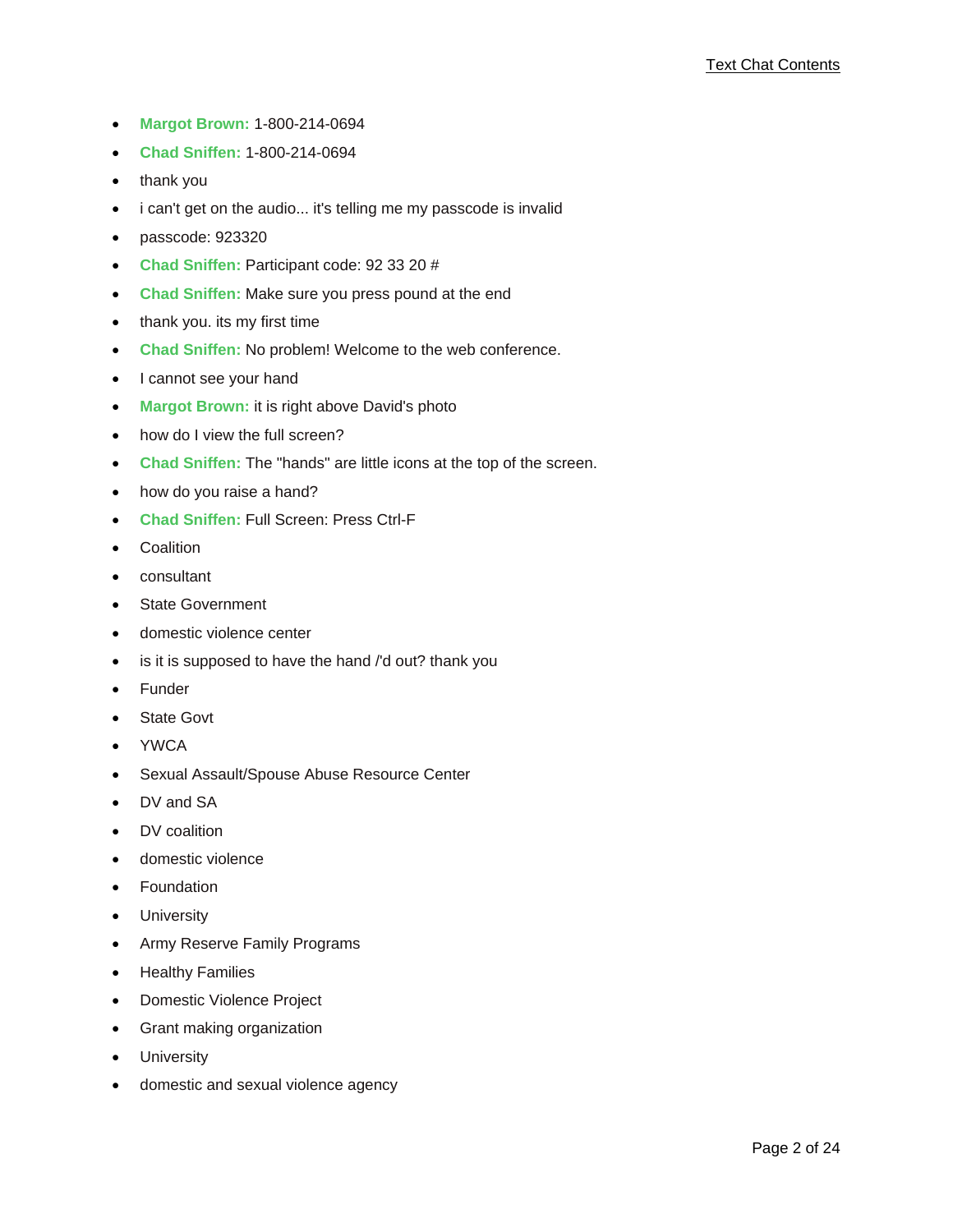- victim advocate at rape crisis center
- national DV organization
- I
- Rape Crisis Team
- Childhood Injury, Violence and Suicide prevention
- Rape crisis center
- Dual Coalition
- Domestic Violence shelter
- Sexual Assault
- state college counseling center
- domestic violence and sexual assault agency
- joint domestic violence/sexual assault provider
- Rape Crisis Center
- high school
- Domestic Violence Center
- DV and SA center
- State DV Coalition
- DV & SA center
- **Debby Tucker:** national training, consulting, advocacy organization, NCDSV
- Sexual Assault Assistance Program
- Teen dating violence
- DV Agency
- women's shelter of south texas
- Rape Crisis Center
- California Dept of Public Health, Injury and Violence Prevention Program
- MN Men's Action Network
- domestic violence program
- University
- RUSO Flagship Advocate UCO Edmond OK
- rape crisis center
- Legal Services program
- Substance Abuse Women
- Domestic Violence and Rape crisis center
- non profit
- Domestic violence program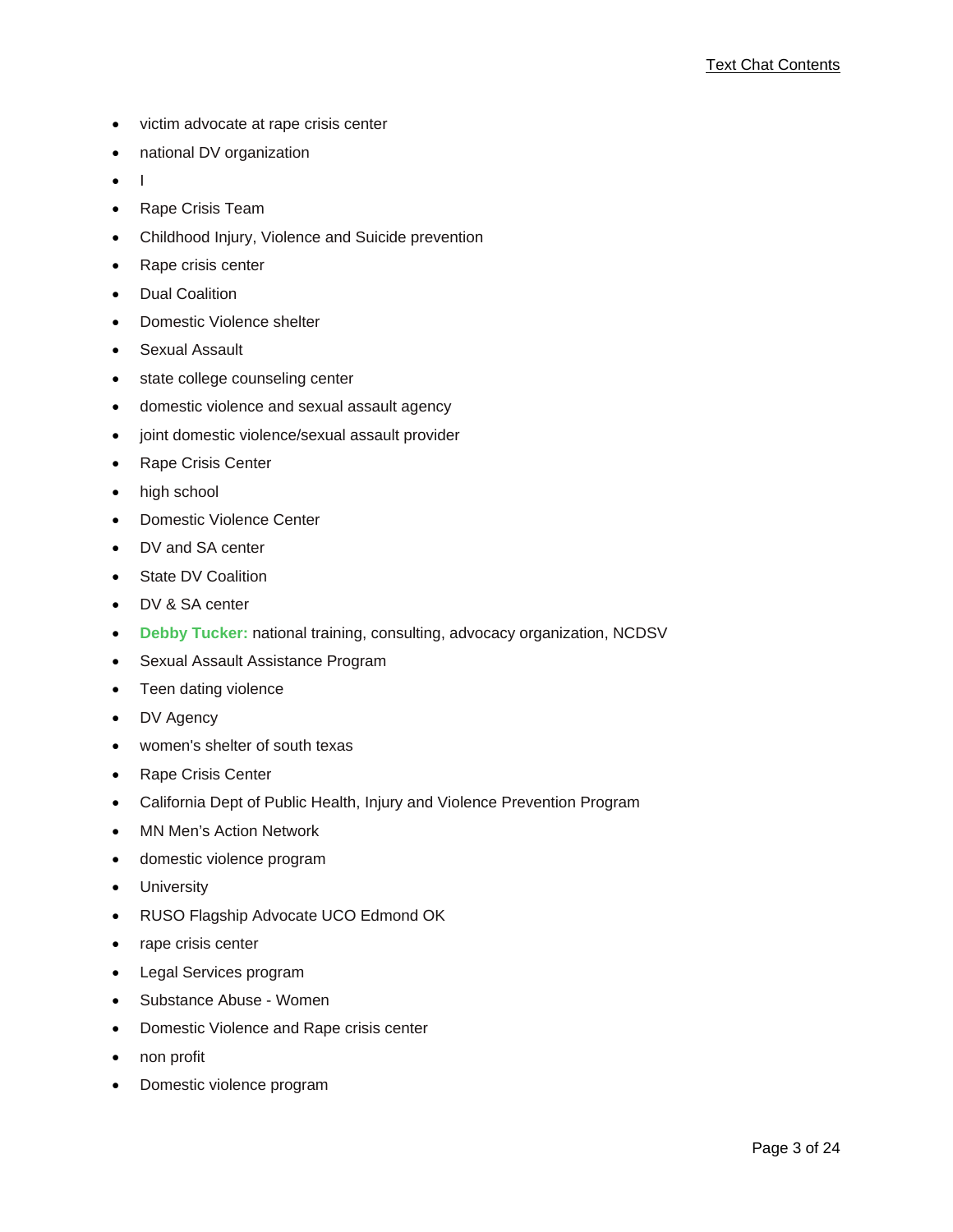- Army Reserve Family Programs
- Attorney General's Office
- philanthropy
- Domestic Violence shelter & prevention
- US Army Sexual Assault Prevention and Response program
- Domestic Violence/Sexual Assault
- University of NM
- rape crisis center
- victim advocate
- DV program 501c3
- **SANE**
- DV SA
- Teen pregnancy prevention county health- school district
- Sure Helpline Rape Crisis Center
- Sexual Assault Program
- Army
- University of Arkansas at Fayetteville
- I can't get rid of David photo
- SA coalition
- Hawaii State Government
- Domestic Violence shelter. . . primary prevention child sexual abuse
- Domestic Violence and Sexual Violence and Center
- private non-private
- Primary Prevention Coordinator Family Crisis Center
- national, faith-based training & technical assistance
- Public health Branch Family Violence Prevention Program
- chinatown service center
- Domestic service and prevention agency (teen and adult intimate partner violence)
- Sexual Assault Support Men Allies**http://www.sascwr.org/maasv.htm**
- Education (Community College)
- Buffalo State College
- Family Advocacy Program Ft. Gordon Gai
- Domestic Violence/Sexual Assault Agency Oklahoma
- domestic violence/sexual assault/stalking/child abuse advocacy
- Healthy Families Program @ Family Lifeline VA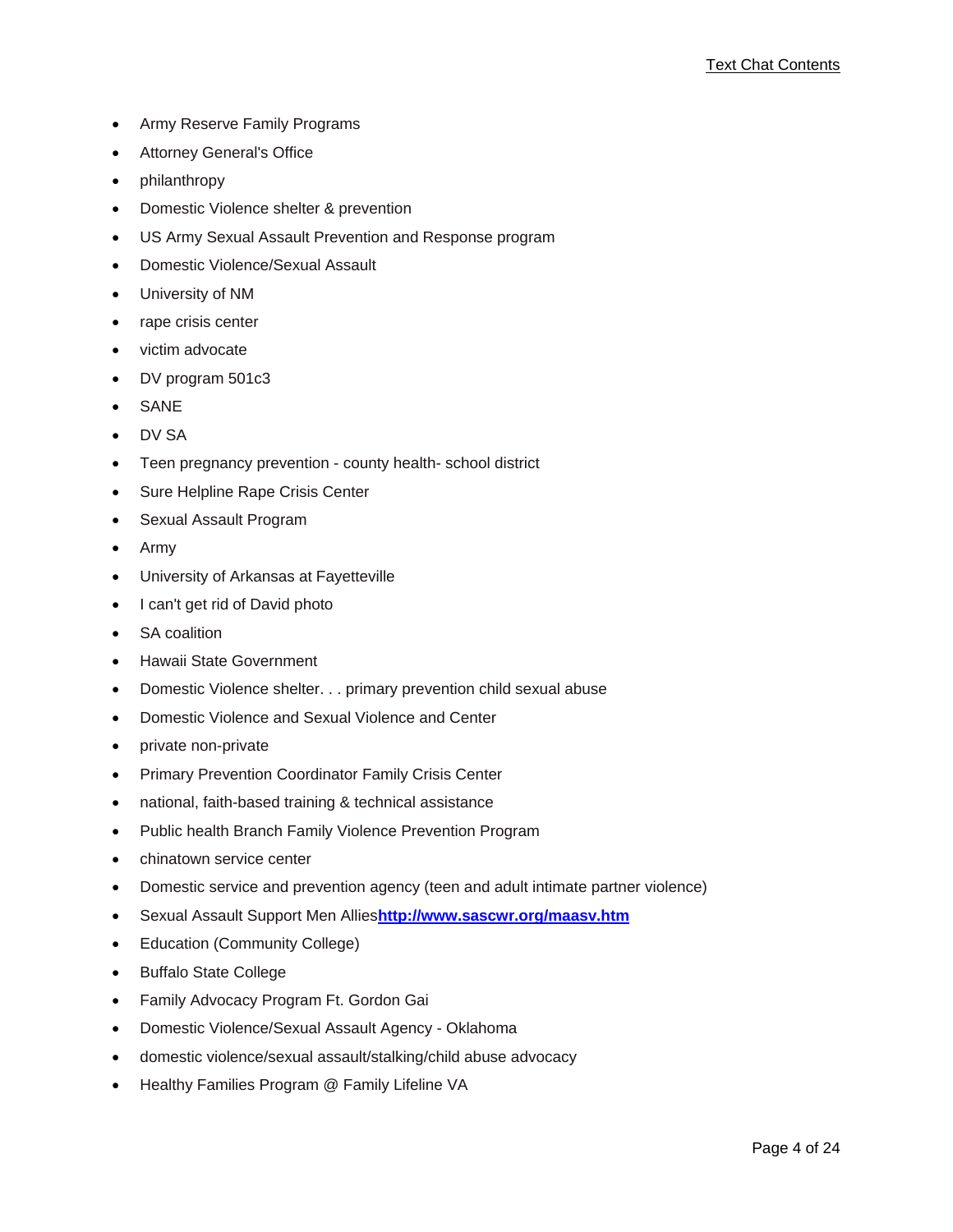- Sexual Assault Crisis Center
- Bureau of Public Health Sexual Assault Coalition
- Programs for Peaceful Living (DV,SA,OCVA)
- Violence prevention for k-12 Domestic violence services
- rape crisis center crisis line...run support group
- Judy Kelly Roma Qld Australia Sexual Assault Service
- Transforming Communities MAWS
- Iowa Coalition against Sexual Assault
- women's resource center
- carmen grodzki from PfPL
- Canada too
- wow!
- michigan domestic violence board
- it is, I still don't know how to raise the hand
- Little hand above David's picture
- **Margot Brown:** there is a hand icon right above the photo of David Lee
- **Margot Brown:** you can click on it to raise your hand
- thanks, I got it
- Roxanna Bayer, DV Advocate but I can't get the cursor to let me go into text chat
- Do you want us to lower our hands now?
- how do you get it small, again?
- Judy from Australia do I click on the HAND when I raise it?
- **Margot Brown:** yes, click on the hand to raise it
- **Margot Brown:** yes, lower your hands please
- **David Lee:** to make the text chat box small click on the box in the upper right hand corner
- thank you david
- **David Lee:** Judy you figured out how to raise your hand -- I lowered it
- am i supposed to have sound? i can't hear anything
- **Margot Brown:** What are some examples of successful movements?
- V-Day!
- femininist
- **Labor**
- Civil Rights
- civil rights
- **Suffrage**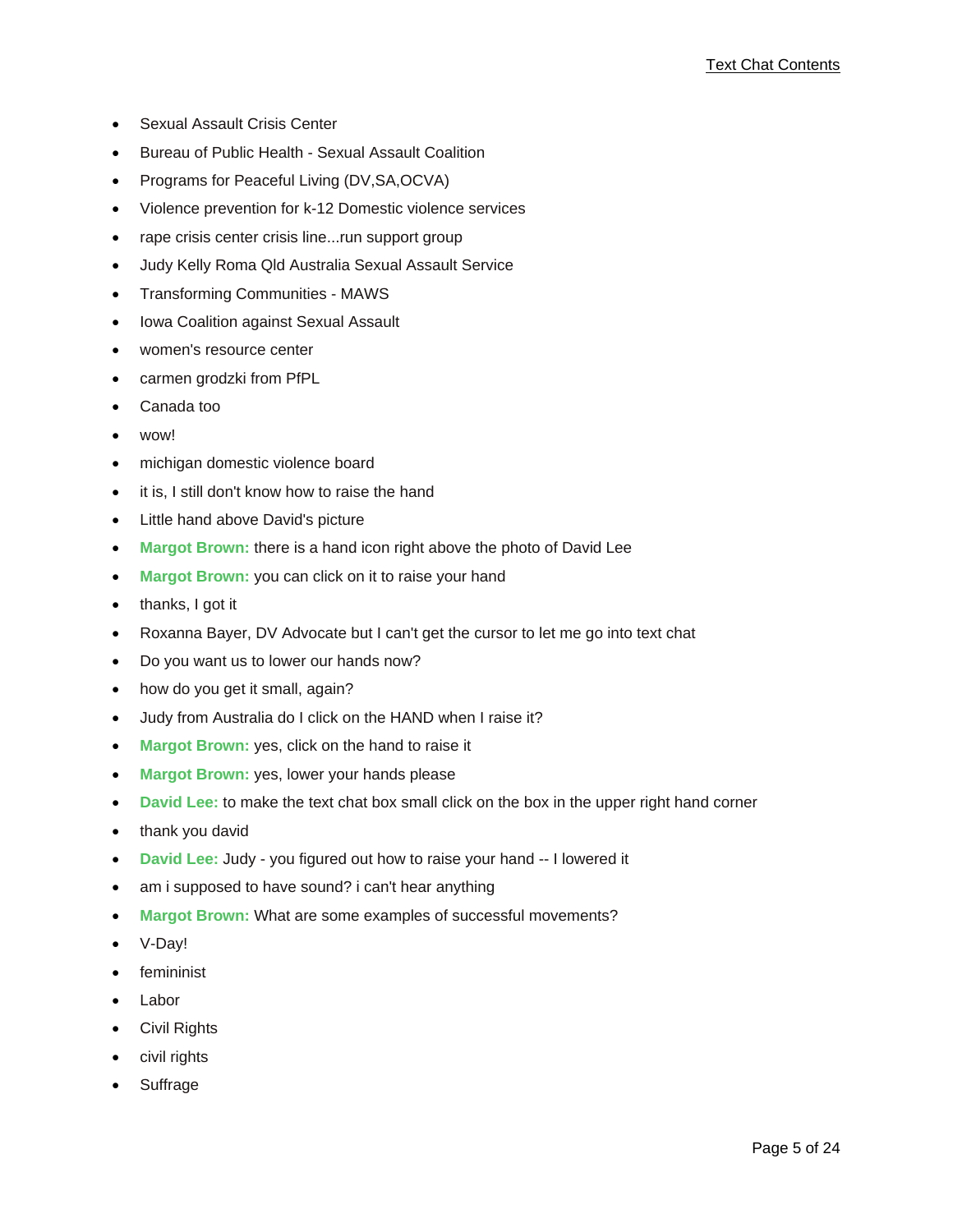- women's voting
- stop smoking
- Battered Women's Movement
- prevention of child abuse
- civil rights
- ERA
- Civil Rights
- civil rights mlk, gandhi
- Civil rights movement
- glbt
- ADA
- Women's
- Land rights in Australia
- MAAD
- Gay rights
- the Pueblo Rebellion
- women's movement
- Right of women to vote
- Equal pay act
- civil rights, women's, anti-violence
- Voting for women
- Restraining orders
- civil rights
- hiv
- feminism
- Child support
- Women right to vote
- white ribbon campaign
- Feminist movement
- Disability rights
- Sandanistas
- lgbt
- feminism
- Zapatistas
- IDV courts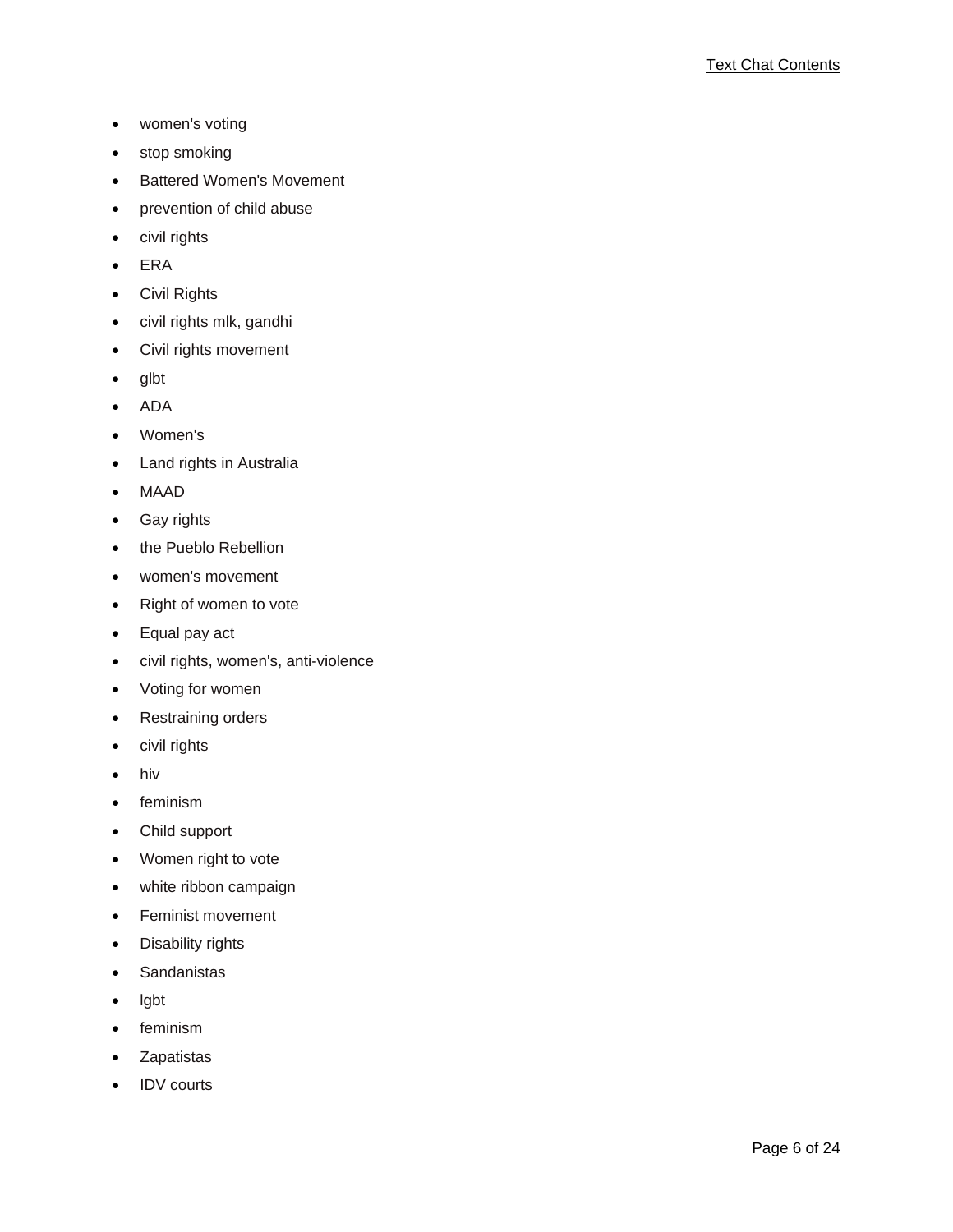- labor
- sanctuary movement
- family planning
- AIM
- sexual harassment laws
- pro choice
- Pink Ribbon
- breast cancer
- yellow dress
- Thanks David I can now raise my hand Judith Australia.
- VOWA
- HIV AIDS
- Pro-life
- **Margot Brown:** What made these movements successful?
- Red Dress- heart disease awareness
- people organizing together for common goal
- peaceful
- coalition building
- Denim Day Movement
- **Exposure**
- solidarity
- the people willing to talk to each other
- persistence
- Proactive, creative thinking
- public awareness
- women banning together and speaking up
- leadership, desire
- connection among ppl
- mobilization strategies, training, organizers
- Peaceful methods
- leadership
- PEACEFUL
- vision
- thinking outside of the box
- working from the bottom up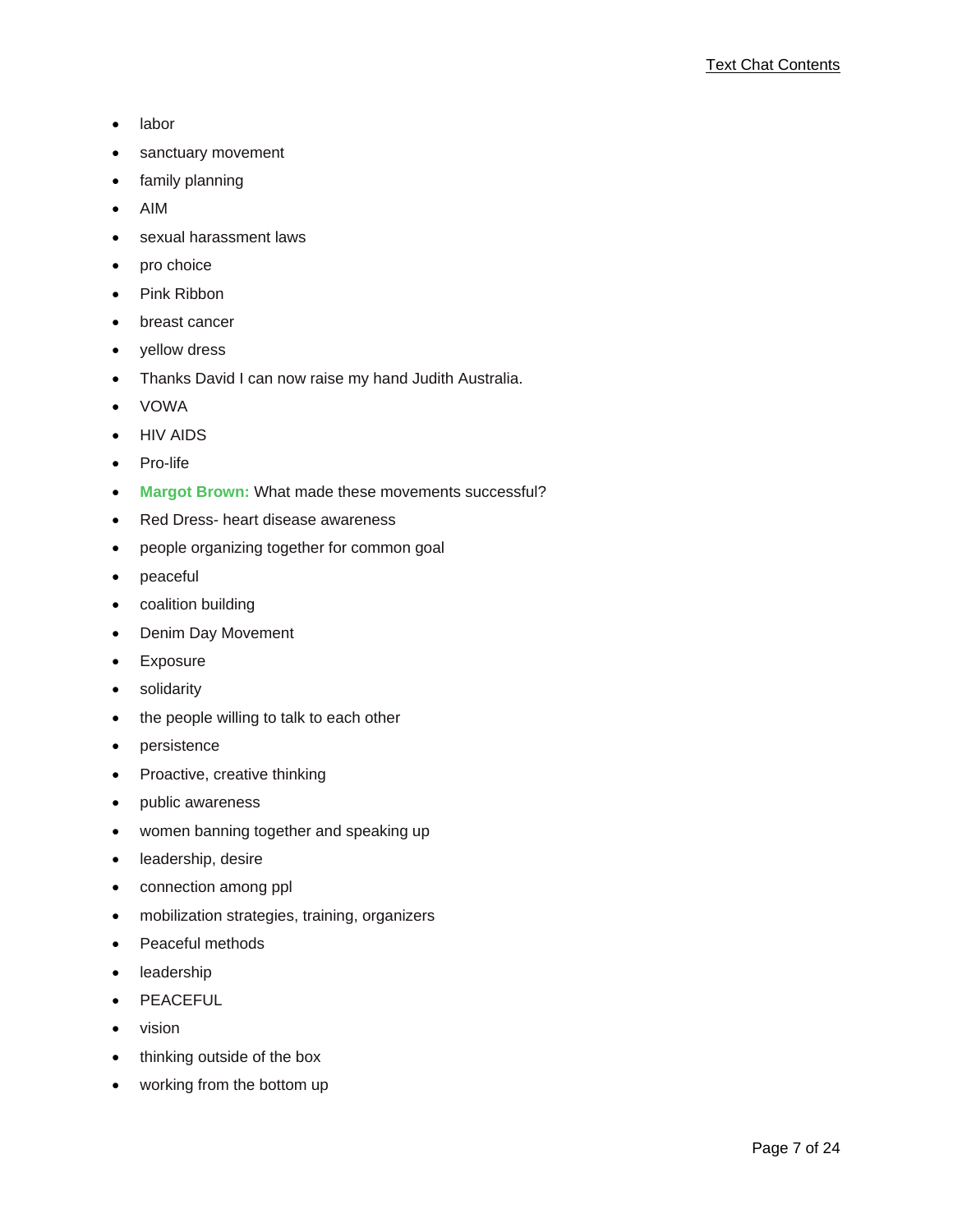- creative organizers, grassroots efforts
- buy in from both men and women alike
- corporate backing
- persistence, sacrifice, mititantism
- good organization
- **interdisciplinary**
- resources
- personal
- organizing principals
- Building partnerships
- bridges between allied movements
- People/groups who would not accept the status quo
- Political climate and legislation
- people reclaimed their power through organizing
- happened on multiple different levels
- grassroots funding
- survivors galvanizing
- partnerships, passion, commitment, shared experiences
- knowing that one person can make a difference
- creating visibility
- grass roots efforts within a structured organization
- media-friendly message
- Reached across social and economic boundaries.
- saturation
- Leadership, solidarity
- grassroots
- Women meeting together
- leadership from within the group itself
- changing peoples thinking on the issue
- prevention education awareness
- social justice
- People stood up to the "establishment"
- tireless fundraising staff
- **funding**
- WORK!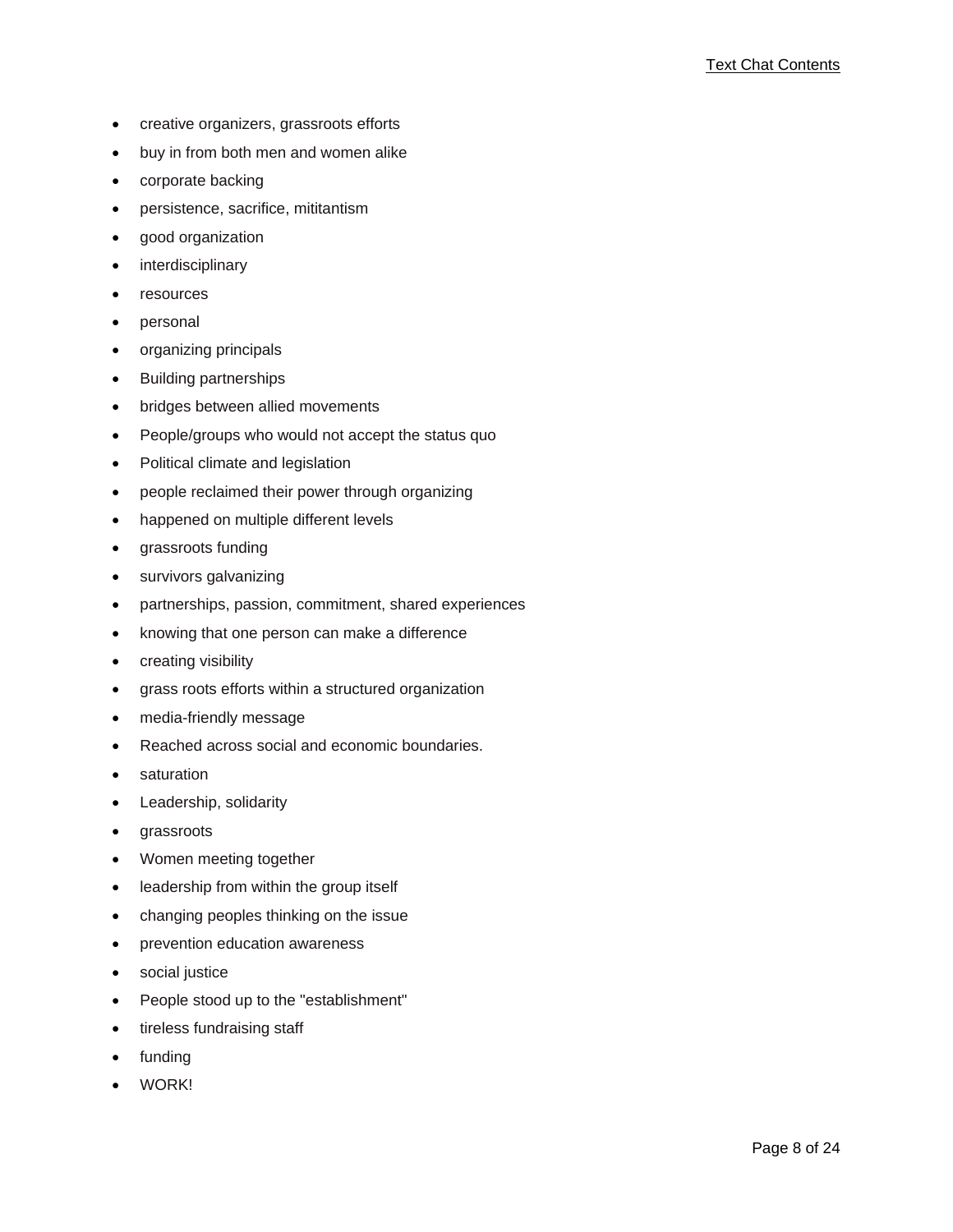- impact on almost everyone
- found commonality among people...found the common goal among all parties
- passion
- making connections
- passion
- nonviolent methods to initiate positive change
- resulted in policy
- creative identification of resources
- *intergenerational*
- Funding from government
- radical--getting to the root of the issue (oppression)
- emphasizing the impact on children
- sense of community
- ownership of the work by the people themselves
- laws are finally are addressing violence against women!!!!!!! It is finally illegal
- Mission driven, not specifically result driven
- anti oppression frameworks
- tirelessly persevere
- collective action
- see domestic violence AS SERIOUS AS stranger violence
- Judith Australia the impact and cost violence against women has on the health system. Primary Prevention new ideas as I am a loan worker in a rural and remote location that covers a very large area?
- educate the children; especially those involved in an abusive relationship in their homes
- the situation b/w chris brown and rhianna has provided a teachable moment for parents to have a discussion with children about violence against women.
- we are planning a town hall meeting around this issue; the local sheriff's dept has received some calls from parents asking what to say to their children
- You should add the formation of the White House Council on Women and Girls to this timeline!!!
- what happened to liberation movements for women like anti slavery, voting rights reclamation and labor movements led by women in response to sexual violence in the workplace in the 20s
- And the Men's against violence movements.
- Those are more women's rights movements, not specifically violence against women...though of course they were very important pre-cursors.
- **Margot Brown:** Of the milestones listed here, or milestones not listed, which ones do you consider to be the most significant and why?
- Dv laws
- The beginning of available services and the passing of the 1st VAWA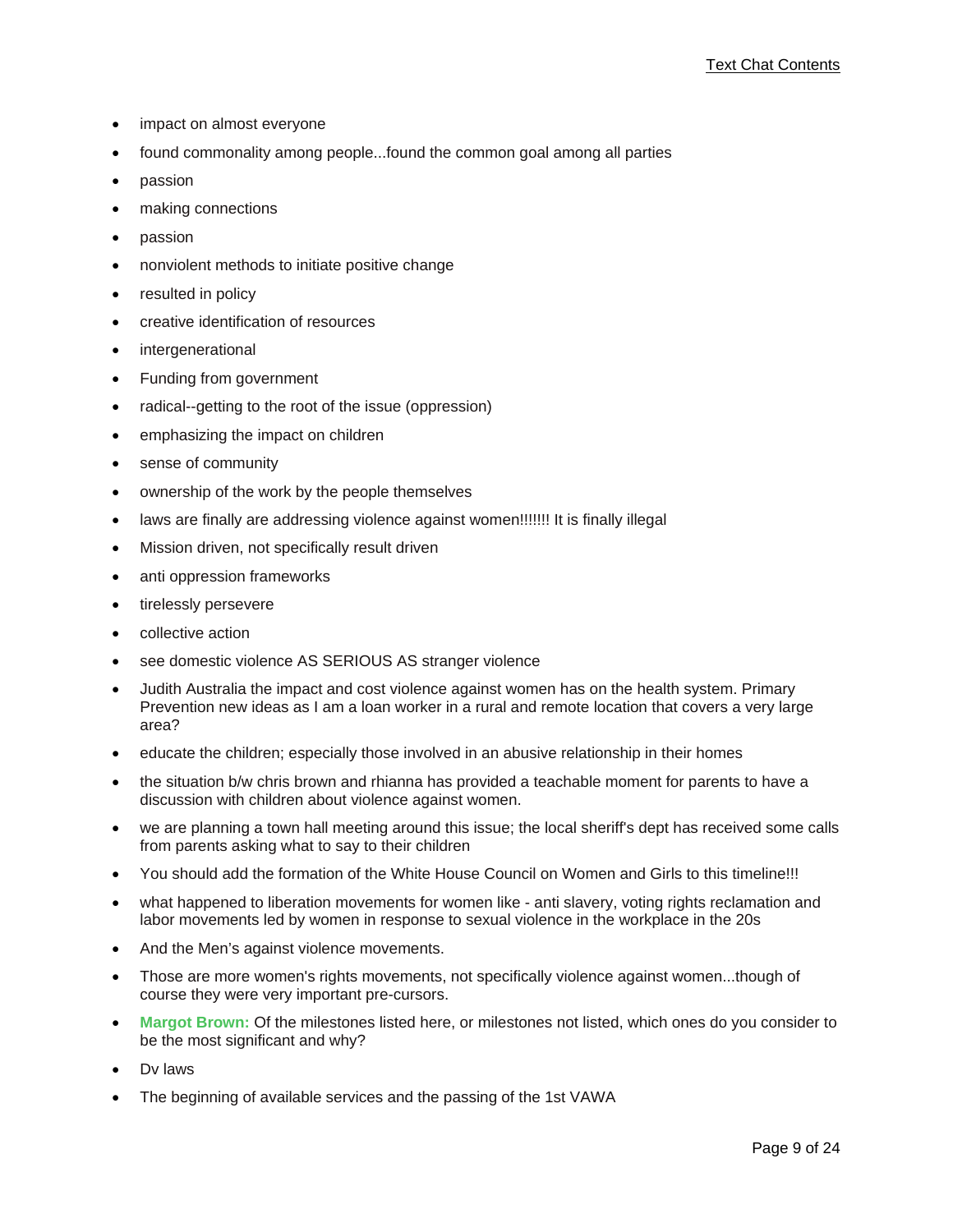- VAWA
- restraining orders
- VAWA
- well BETTER DV laws
- State Statu
- can you show the timeline again?
- heightened awareness
- VAWA
- women's roles in the underground railroad
- VAWA Funding is essential for the movement to continue
- VAWA
- the
- the Money so VAWA Ii and II
- protection from abuse act
- WHO declaring IPV public health problems
- VAWA- a major victory
- VAWA
- The
- The beginning of grassroots rape crisis centers & DV shelters also the work of our foremothers!
- VAWA, sexual harassment and stalking laws getting passed statewide
- the native women's work against boarding schools
- women's right to vote
- Women achieving the right to vote was the first step to standing up against violence.
- rape crisis center opening
- the movement is still very new/not around long
- VOCA and VAWA
- VAWA
- construction of dv shelter
- VAWA
- I think anything that shows a governmental, institutional level support for prevention of violence against women is extremely significant
- women's rights because it recognizes human equality
- The US sis not ratify the UN Declaration
- anti prison work especially incarceration of battered women
- The initiation of Rape Crisis and SART Teams
- rape crisis centers and dv shelters opening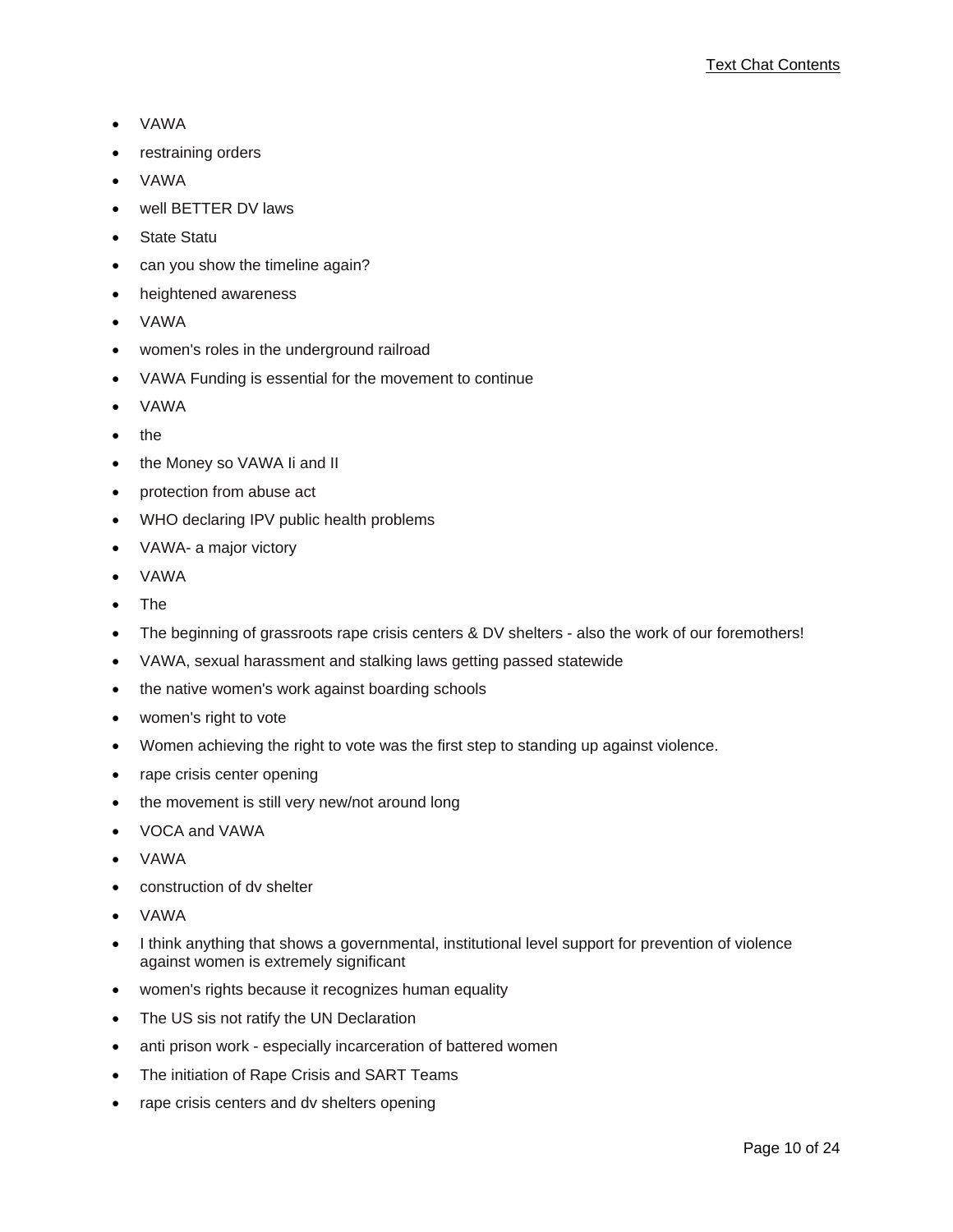- RPE funds
- Judith Australia seeing DV as a CRIME and the introduction of the DV Act, bringing in more women's services.
- VAWA and crisis center opens
- anti poverty work violence through medical and social welfare work
- rape and dv shelters/crisis centers
- coordinated community responses
- recognition of sars nurses and why they are needed
- Child welfare reform nicholson v scapetta
- Male violence prevention including/engaging males
- women teaching their children as they raise them and young women need to be taught by every member of society that women are equal to men if we start raising our kids to believe this then eventually hopefully violence will end
- **Thanks Laurie!**
- I agree that the inclusion of men at the table in terms of prevention and education is crucial
- President Clinton's recognition publically of the abuse his mother suffered. It brought men's voices to the discussion about keeping women safe.
- Re Bill Clinton, unfortunately he ALSO abused a lot of women.
- I went back in slides, sorry, which one are we on?
- 23
- men need to recognize and admit to the oppression of women in the past
- What about critiques of VAWA being linked to the crime bill? rather than social reform it's supports criminal justice expansion.
- thank you maggie
- **Chad Sniffen:** We are on slide 23 at the moment
- sure
- I agree with Ramesh we need to maintain focus as social justice/reform especially given all the limitations and oppression within the criminal justice system.
- recognition that women of color, gay men, transgender, women who have a disability, etc... have other needs that have to be addressed when it comes to violence and values that affect their response
- VAWA represents social-political change but I'm not sure about it as part of the prevention movement b/c it's largely about criminal prosecution
- I agree with Ramesh that there are also concerns about what occurs within the criminal justice system; major reform within it is needed as well
- I agree that VAWA is heavy on the criminal justice side, but I think that the message that it sends to the general public is a really important first step in prioritizing violence against women as a concern in our society. Everything needs tweaking...but at least it starts to set a tone.
- But does it set a priority about prevention? Or about response?
- Stephanie Townsend, are you in Indiana. I'm trying to place your name. It is very familiar.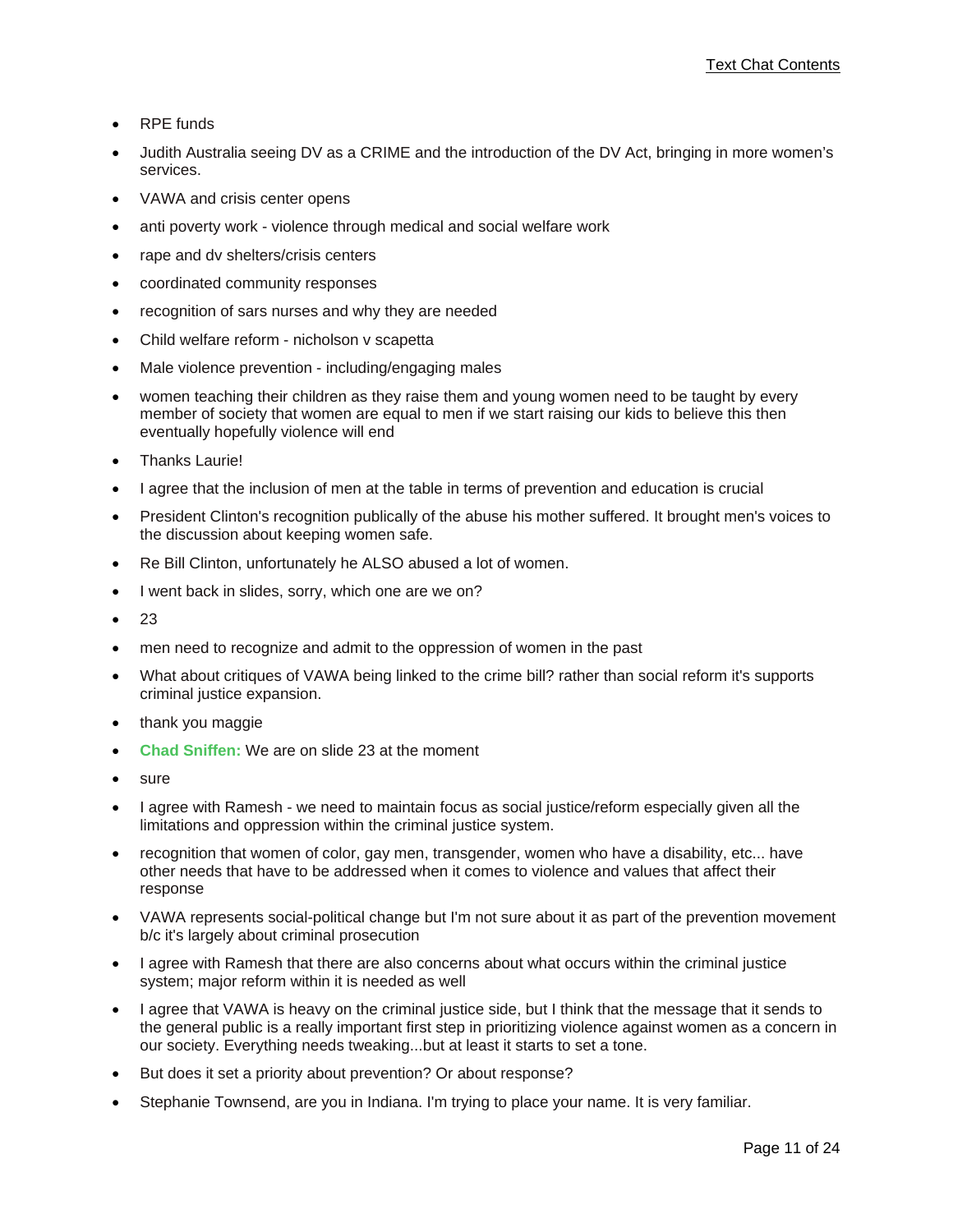- Law in itself seems to be based off of a response prevention is more about social norms
- does it really prioritize VAW i mean we're still trying to convince the same cops that commit dual arrest and have high incidence of violence in their own lives to enforce these laws, in a system that doesn't value women's experiences (ie criminalization of women in drug prosecution for carrying drugs fro their abusive partners)
- can the presenters please speak up a little?? thanks
- I think it sets a priority for THINKING about violence against women, first and foremost, which many people who are not in our field may not do. Remember...we're the experts...we have a more critical eye. Just the fact that the legislation exists sends a message that there is an importance to the subject, no matter how you approach it.
- I still feel like there is so much to be done- has anyone seen the YRBS numbers as of late?
- There are years and years of things to be done yet. Baby steps are hard for all of us to take. But we need to celebrate little marks of progress, as much as we'd like everything to change overnight.
- Baby steps also allow us to evaluate the best solution
- **Chad Sniffen:** To increase the volume of the conference on your phone, press \*4. To decrease, press \*7.
- I think that at least the criminal/prosecution is a start a triage if you will and then from there we can start the prevention work with out the triage I don't think we could be successful in prevention work
- We must continue to press forward in the criminal justice field though. Even with laws on the books, there is uneven enforcement of those hard won laws.
- Prevention programs within the public/private schools.
- we need to get in the schools
- interventions must target the perp, not the victims. Although DV shelters are needed, look at who must leave the home.
- I agree. Our programs are based in the schools. ... It's been tough getting in though.
- I also think that approaching schools and other youth organizations with the idea of this shift towards equality and healthy interaction, not letting one person have unhealthy power, etc. seems really effective in getting our feet in the door to do primary prevention programming. That's what works most often for us and gets kids talking.
- Getting in the schools for more than an hour at a time, if that is very difficult.
- I think we need the schools to work and promote it themselves it cannot just be us the problem is too large
- it is more than just us going into schools
- I agree to getting into schools however with Texas being saturated with abstinence based we are not able to even discuss sex and sexual violence
- we also need to make sure parents are reinforcing the education children are getting at school.
- Sexual violence isn't about sex.
- schools are great, how do you not overburden the teachers/staff
- it is hard getting in the schools in VA
- Curriculums from pre-school through university need to be brought to bear on this issue. It is daunting to think about the changes in textbooks, lesson plans, etc.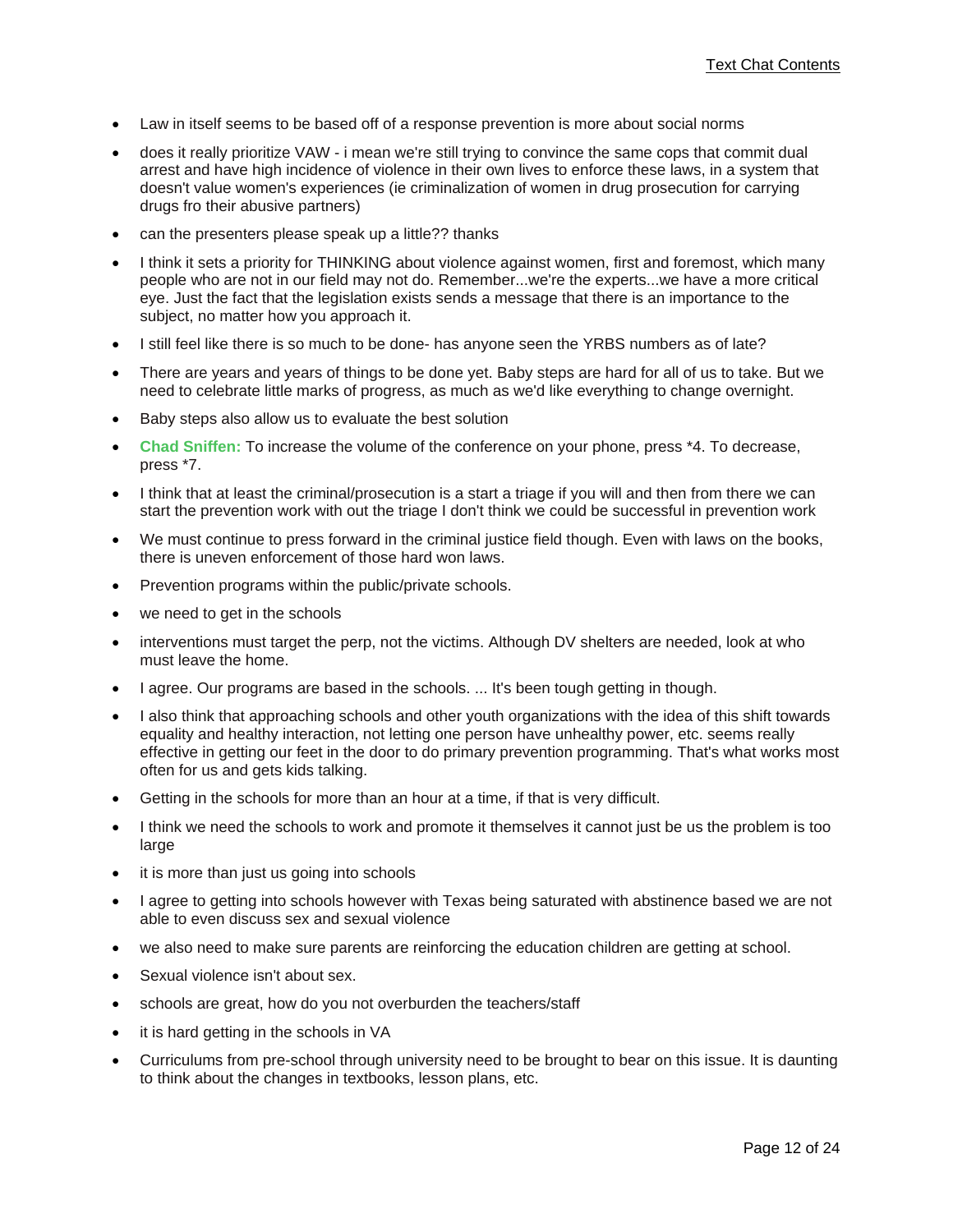- School administrators and parents are still scared that a VAW program will talk to their kids about rape and STDs and beatings and...they just see all the "scary" things. Being strategic about how you approach the topic and "sell" the programs in terms of working on positive peer culture across the board really softens the appearance to admin. and makes it easier to keep a presence and slowly introduce the harder subjects.
- provide advocacy and resources one we leave the schools.
- I agree with Kable. We've found if we frame our work as anti-violence even VERY CONSERVATIVE schools welcome us in and don't cringe too much about the sexualized part of the violence work.
- **Margot Brown:** What have been some of the major political opportunities for advancing the VAW prevention movement?
- The schools is one of the ways that we can educate them so they do not get caught up in thinking that it is a norm that they have seen in their families and communities.
- changing state and local laws
- Obama Biden is the obvious one
- It was a part of the recent stimulus bill.
- change in white house leadership in 2008
- international women's day (not being recognized in the US) but celebrated everywhere else in the world
- Nicole Brown Simpson murder
- VAWA again, also a Vice President who co-authored VAWA will hopefully ehlp.
- Why not talk about it in terms of healthy relationships?
- EDUCATION Reform to include: Anger management and communication skills training
- hillary clinton?
- concern around refugees and victims of war caused by US aggression internationally
- Talking about it in terms of healthy relationships is an important part of the puzzle.
- Sadly enough, the OJ Simpson Trial, which got everyone talking about DV
- Also, passage within states regarding violence prevention
- prevention funding through VAWA (compared with pre-VAWA)
- Any woman in a visible position of political power
- change in the reporting requirements so that health workers must report
- Jennifer Hudson
- Chris Brown and Rhianna
- chris brown/rhianna
- the presidential campaign- the treatment of women in that context
- joe biden's vice-presidency
- recent push by CDC for primary prevention (realizing it is somewhat controversial)
- Chris Brown and Kids Choice Awards
- in north carolina the bobbit case occurred just as the legislature was considering making marital rape a crime so it got their attention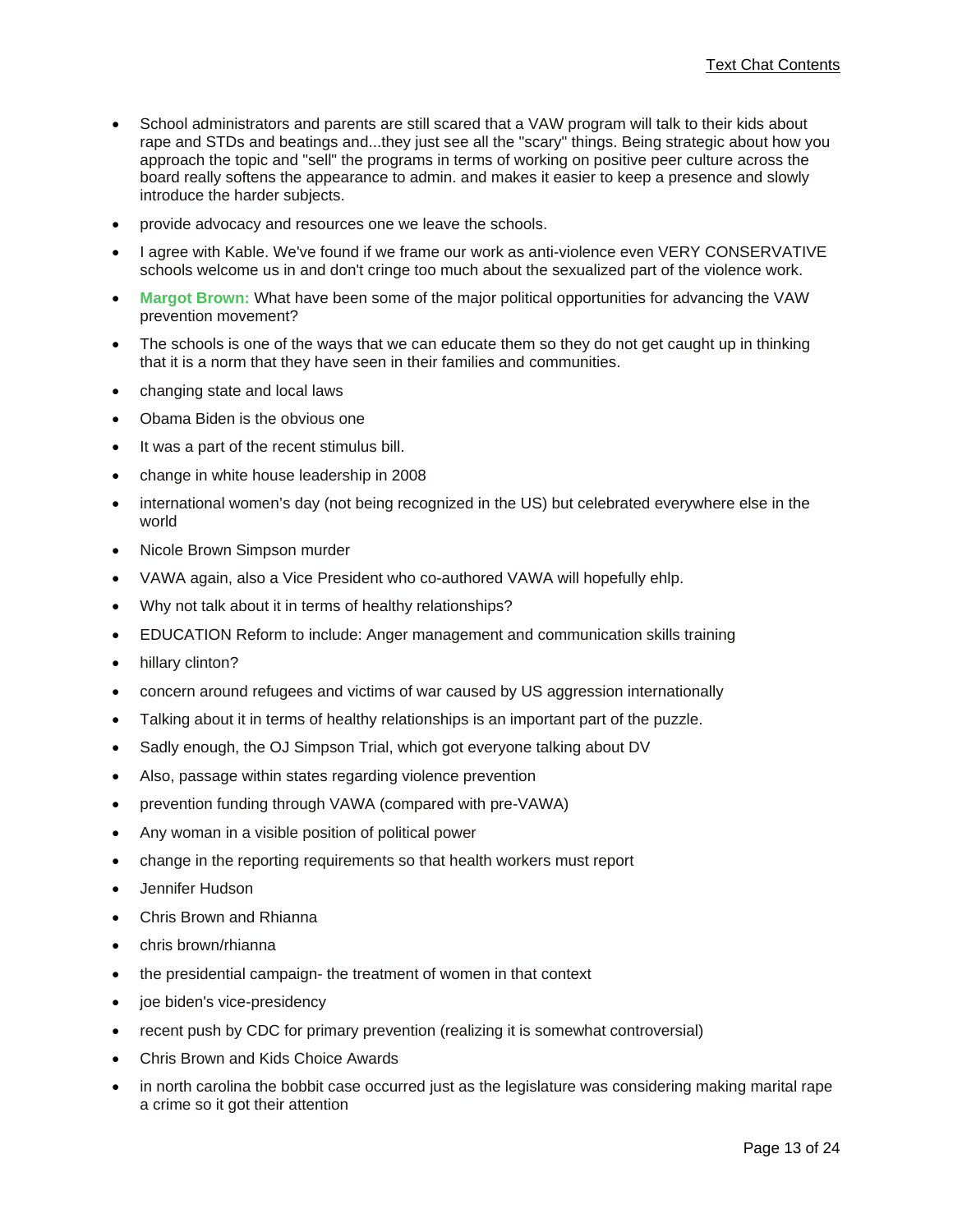- Alice Walker's expose of genital mutilation
- MA state budget did NOT cut RPE funds, despite having cut many other important programs. Dianne Patrick was a great advocate for us.
- In addition to the funding opportunities available in the stimulus act; I think the economy presents an opportunity because of the significant impact it will have on violence and domestic violence
- *ignorance*
- Venezuela's reprioritization of women and freedom from violence as a center role of all social justice work
- Michelle and Pres. Obama's healthy relationship is front and center a model of a healthy relationship.
- of society is the key to the slowing of VAW
- Scott and Lacy Peterson
- mandatory minimum punishments such as batters intervention program for offenders of DV
- tv shows.... I think have been a catalyst for talking about what is correct and what is not real
- we need to raise our children to respect and cherish women not to accept or to dish out abuse
- for instance Law & Order SVU...
- Jamila, I'm interested in that. What do you mean exactly? Examples?
- Today, Tyra Banks and Oprah are talking about dating violence.
- so much of the media misrepresents VAW
- Was George and Laura's unhealthy?
- An opportunity to assess the current economic situation and the relationship it has on violence in general
- YES, michelle and barack obama's relationship is a wonderful example of a healthy relationship to point to in our conversations
- Anybody see the Larry King the other night (Joy Behar conducted the interview) with Robin Givens, Denise Brown, et al?
- ves
- people kids, adults watch tv svu is a great way to shocase what happens even though it can be sensationalized
- yes. powerful
- yes, I think it might have been an apology for all of the horrible coverage they have had about rihanna and chris brown
- yes- very powerful I thought
- I thought so too. I was particularly struck when Denise said, "It's been 15 years, and we're back here..."
- **Chad Sniffen:** Just an FYI for those of you who find the text chat distracting, you can minimize that part of your screen by click on the triangle next to the word "Chat" at the top of the box.
- Gandhi himself believed movements should not be led by charismatic leaders and promoted grass roots leadership including that by the most dispossessed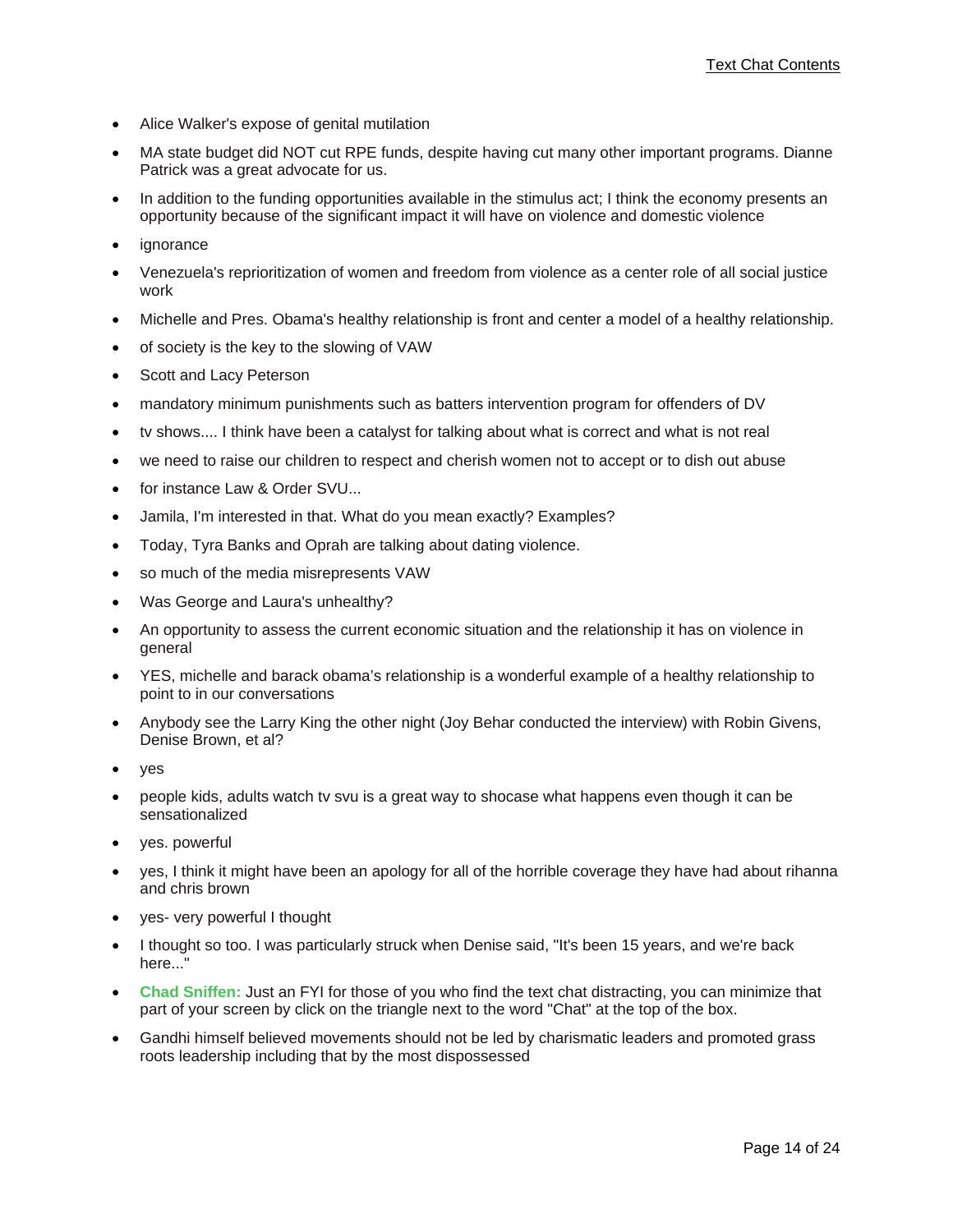- Re the Obama's relationship I hope we're all keeping in mind that none of us could possibly know what their relationship is like on the "inside of it." I, too, hope it is all it seems and enjoy watching them but we can't really know, right?
- struggle for society to get beyond the "blame the victim" mentality
- A good point it is not about one person
- RE Paula- I was just about to say that
- what would you do on abe their first show was about Date rape and if you seen a man putting something in a woman's drink and sadly more often then not women and men said nothing especially the women.. it gets people talking ..from that ended up on good morning America and they in turn did a segment on date rape vm, violence against women and how to be safe ...
- yeah it was at my local bar/restaurant
- I think we should be careful to use high profile individuals as examples of a healthy relationship because we place them on a pedestal that may be impossible to live up to
- ABC sorry about the spelling
- Part of what we need to do is to tap into leaders in our local communities who are overlooked. Primary prevention requires mobilizing communities and not RCCs doing all the work.
- Molly- the show??
- yea it was a long branch bar
- Media can both help and hurt. For every case that seems to be discussed positively in the media, there's something like the Duke Lacrosse Case, which I still have high school athletes speaking to me about and insisting that "it proves that women just lie."
- The fathers rights movement and batterers learning and using the system has made local systems begin to blame victims and feel they are failing to protect the children if they go back etc.
- i think we also need to admit that our leaders are men and we are trying to convince the "male dominant" society that women are worthy of laws that protect us (one day hopefully as severe a punishment as stranger violence)
- as always those in the publics eye give us an example to talk to...none of us know what went on in any of these celebrity incidents...but it gives us a place to speak from...not idolize, etc.
- There are women though that use the probate court system as a way to gain more through divorce by making false accusations of abuse and those women ARE damaging to the VAW cause
- Absolutely, Heidi. There are bad apples in every bunch. But it makes it a lot harder to advance prevention when you're working to change the minds of 15 year old boys...
- The cases of that are not great and are being used as a means to damage VAW
- false accusations????? tey only make up 2%
- In my agency we have a Native American sexual violence prevention and survivor service program whose calls have been developed within the community itself.
- I don't think it's so much "membership" that's needed, but rather mobilizing leaders to do prevention work in their own settings
- weren't there native and black and immigrant and lbt women leaders that did work on VAW before the 70's, how did they get excluded?
- i think it is a societal stereotype that they are making false accusations'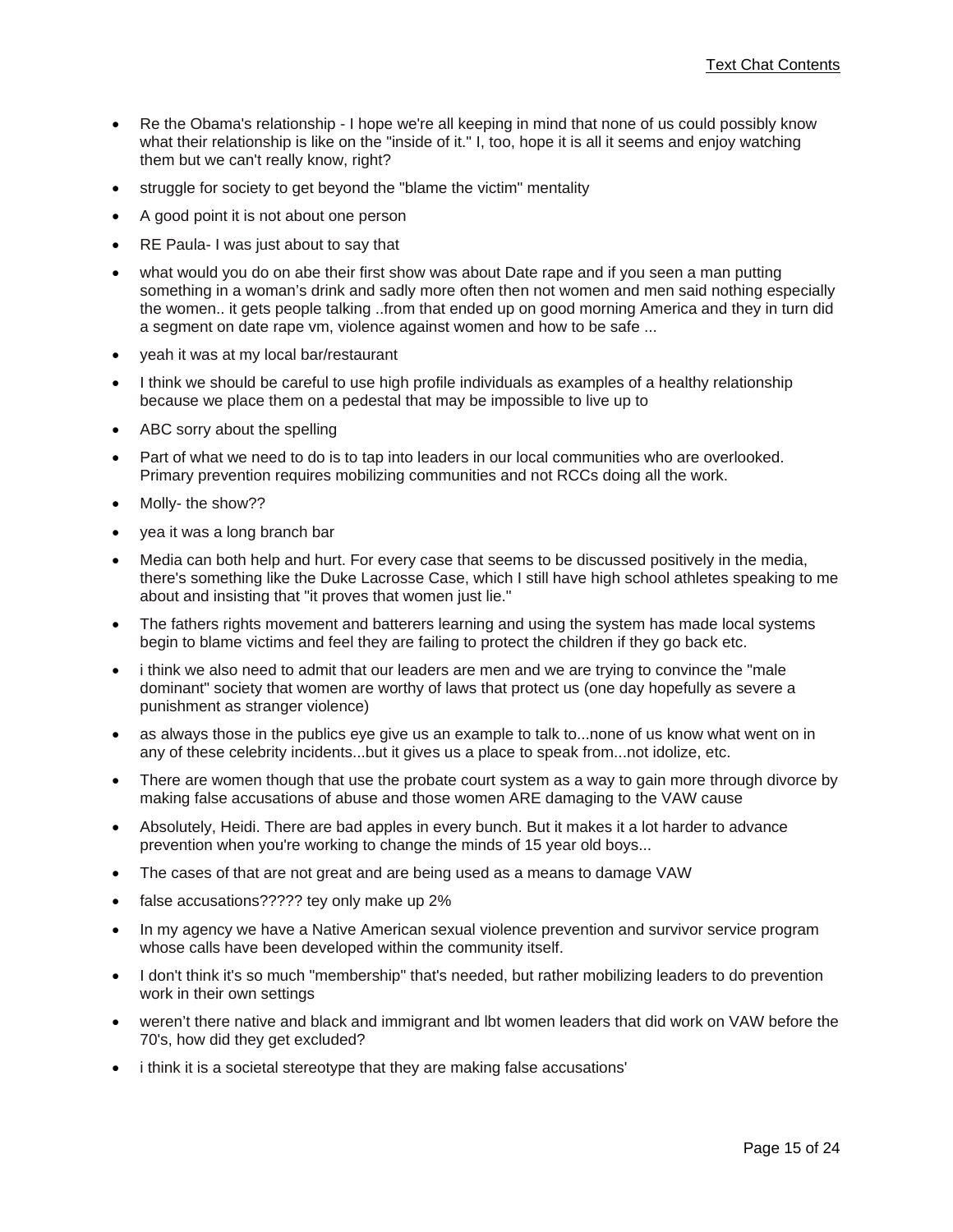- My point exactly, Emily. The problem then becomes that we need to be even more active in teaching media consciousness as part of prevention so that kids don't view one sensationalized case as the primary example of what occurs
- Agree false accusations by victims is an extremely low %
- same as with murder its the same statistic
- Thanks, Ramesh, the movement of the 70's could have only happened because of all that women around the world of all color, background, orientation, etc. did before any of us were born.
- Facebook has been a great tool for our organization Commission on Family Violence, esp because we are not a "membership organization"
- We have garnered over 1300 members in a fight to save our agency in the Georgia legislature -in just a few weeks!
- It does do damage though. Those 15 year old boys who watch their mothers lie to get more child support are learning something bad about women.
- maggie- that is neat
- Great Maggie!
- Howe can you make the movement important to men?
- more disturbing is the 15 year old children everywhere who se thier mothers beaten and abused and then grow up to be victims or batters
- Men Stopping Violence in Decatur, GA has had success with their program Because We Have Daughters, which is for all fathers and is focused on violence prevention
- G Pool- look at the work of Men Can Stop Rape, Promundo International, and the White Ribbon Campaign
- In some ways...it may help to frame it more as violence against people, perpetrated by people...
- yup
- The invite went out to everyone... it will take a collective effort for men to feel welcome and able to help.
- i agree- men as allies
- victim blaming crime (DV and SA)
- I think "violence against people" loses sight of the gendered aspect of the violence. Even when men are victimized there is often a gender component (e.g., "feminizing of men") at work
- "Violence Against People"
- one man can in South Africa
- men are great allies as long as they can admit the past oppression in the past esp to women of color
- JWI has given a teleconference on how to get men/boys involved
- MN-Men's Action Network- we are doing work here to engage men in primary prevention
- I have experienced that videos, literature tend to leave men out, in terms of volunteers specifically. What can we do?
- I don't know if all men need to apologize for the behavior of abusers
- A Call to Men is another great resource for engaging men in the work to prevent VAW
- still young men have stereotyping and learned unacceptable behavior.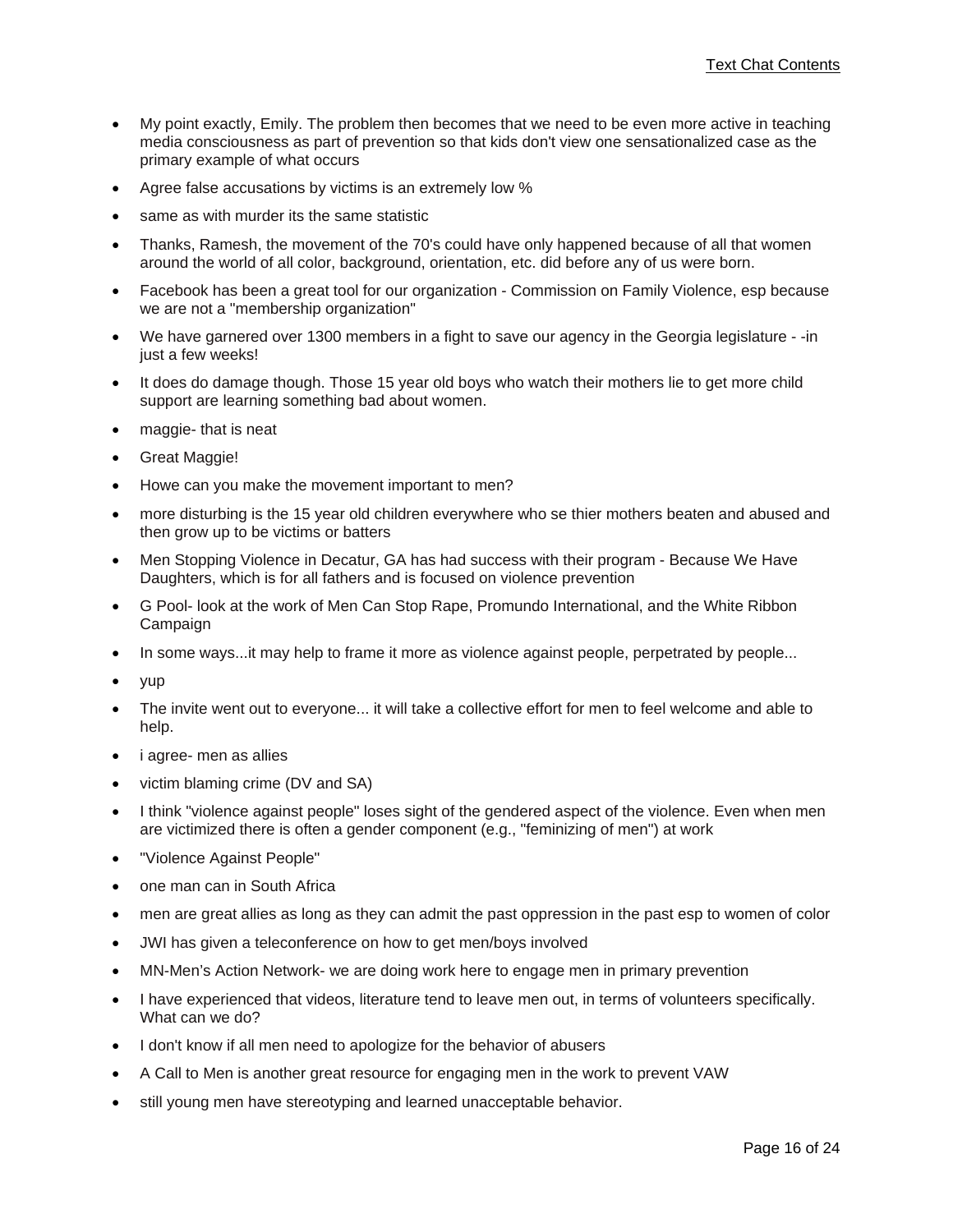- I actually have a man sitting in on this conference with me, but we need to help men see this as their work, too, and invite them to participate.
- Part of getting men involved is expanding our definition of the movement to include mobilizing people who work in other contexts. I would love to see more men working with RCC/prevention programs, but what we really need is RCC/prevention programs working collaboratively to mobilize the men who are in other contexts where they can have impact (coaches, employers, ministers, mentors, etc.)
- One way is to start a dialogue especially with men who are identified abusers. Also, sons of victims are an untapped audience that if properly nurtured can become viable advocates.
- There's a massive gendered component to all of this, of course. But in terms of men getting involved in prevention, too often, they seem to feel disenfranchised because they don't want to be identified as the "bad guys."
- not asking them to apologize, asking them to stand with us and say it isn't okay.
- A Call to Men with Tony Porter and others is a wonderful organization that unties some of the difficult dynamics around engaging men in this conversation--ideas like unspoken agreements among men, women seen as property, etc
- We have a program here in Colorado called Colorado Men Against Domestic Violence which has just recently been created. It is coordinated by Rich Batten from our Department of Human Services.
- A Call to Men is an amazing resource.
- In my 22 years in my DV agency, 5 men have stepped up and taken our 40 hour training to be a Crisis Line volunteer.
- I agree faith based organizations are a great way to get men involved.
- Taos NM has a new group of men against violence
- about 1/3 of the folks involved in NM DV/SA are men
- which slide are we on right now?
- We have a wonderful relationship with some faith based communities, and I agree that it really does help.
- 39
- 38
- thanks
- 39 Questions
- i think it is CRUCIAL that men like jackson katz, byron hurt, lundy bancroft, and others are researching, speaking up, and really advocating in the fight against VAW
- Rob Powell: I think that there needs to be a real effort in connecting VAW to men's lives
- The question is also how to make men who have not been personally affected by these issues see this as relevant. If they don't see it in their own lives or feel it in connection to those around them, how do we provide that link in for them?
- Is anyone else attending the Men Can Stop Rape conference in D.C. in April? I'll be there.
- We've been doing the same in Maine (approaching the Rotaries, Kiwanis, etc.) and found that there are lots of men waiting to be asked but not sure how to proceed. Debby is right -- there are lots of men who want to talk about it.
- i wish
- Yes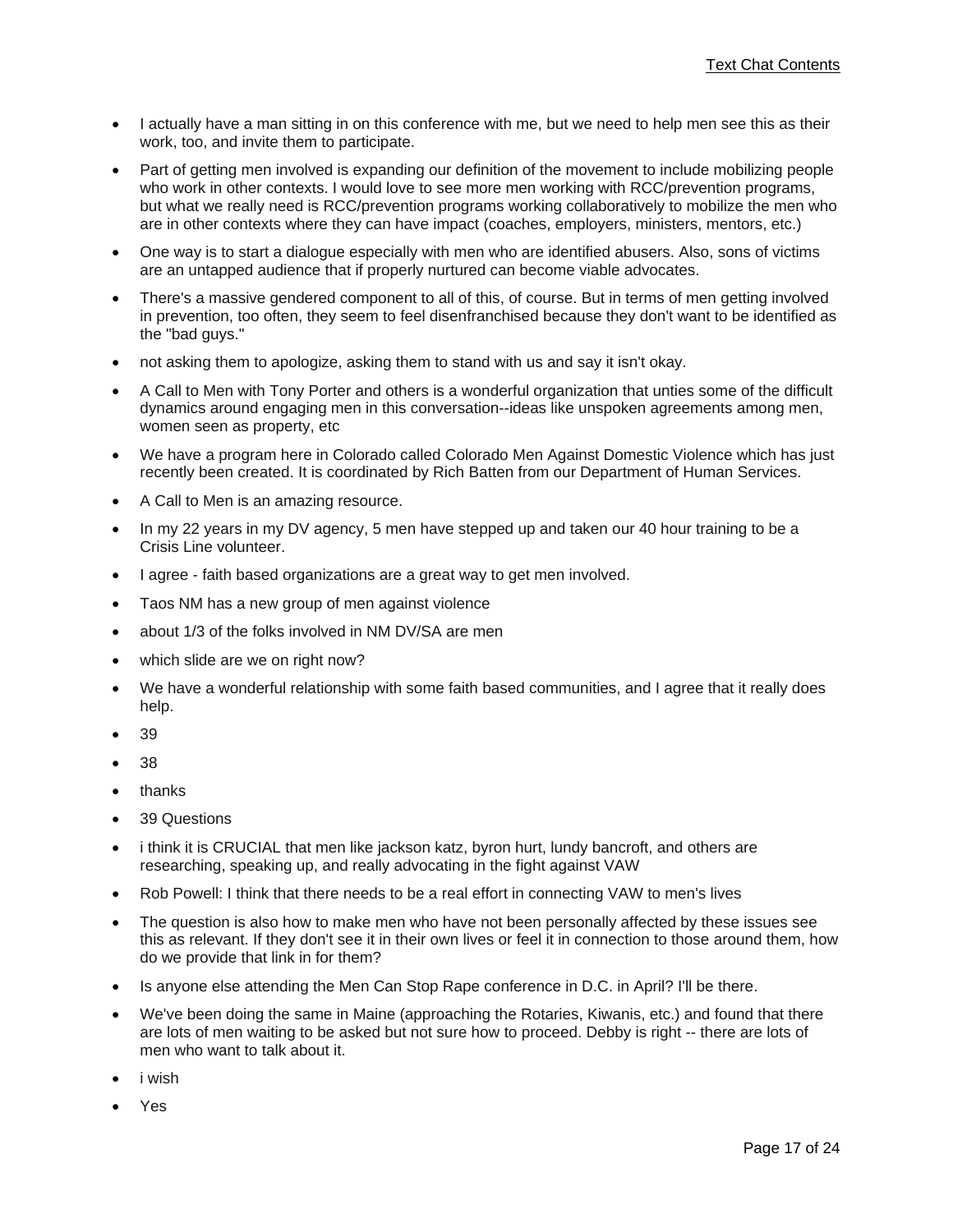- presenting the social effects of VAW, the strains from gender or the inability to be fully intimate an environment saturated with VAW
- a little too expensive for me at the moment...
- That is because they are taught not to speak up it is a social problem
- nm has laws that are better than some states; our legislature is well informed and assists wonderfully well, as well as the governor
- Part of mobilizing men and others in the community does require letting go of our own control of the movement. I find many agencies (because they've been burned in the past) are hesitant to promote other people and organizations doing prevention work independently. This is something that's difficult to talk about, but we need to talk about more.
- that is good
- Emily, Yes, I think what you're talking about is a universal problem I'm in California. Sometimes we'll hear from people that stranger rape is "real rape" but rape by someone known (the usual) is less bad. This is a norm we work to change daily. Good luck in New York,
- I think it start w/ talking to young men there is a great website **www.loveisnotabuse.com** that address healthy relationships, birds and bees project in mn -- among other places and great thing that they have in schools is good touch bad touch program if the can integrate sexual violence then it would be a better tool
- for some reason jurors or juries have a problem with "stranger violence" and have reservations when it comes to DV or domestic SV
- The media is contributing by subconsciously enabling an environment that perpetuates violence against women
- Stephanie, I agree -- I find that there are some people doing this work who are so committed to "we used to be a little grassroots thing in women's living rooms, why can't it stay that way" that any expansion and invitation of others to the table is scary.
- dv is harder to imagine
- Is it possible to get a copy of the text chat? There were a lot of great resources mentioned.
- By 1930, 75% of all Native American children were put in residential boarding schools, the last of which did not close until the 1980s. 94 to 100 percent of those children were sexually abused. This means that men and women were equally impacted by the violence. Working with indigenous people involves working with both men and women. Men are coming forward through the Truth and Reconciliation movement.
- I agree with Liz
- **David Lee:** Yes, we will post the text chat on **www.preventconnect.org**
- I think RCCs can still be the leaders in the movement, but we have to mobilize others to do prevention work in their own ways and settings as well.
- Thank you!
- Strong Oak, your comments are well-taken, and remind me very much of the statistics of DV and SA against individuals with disabilities -- both men and women.
- if the idea is to drain the swamp and go upstream to talk about the social determinants that affect violence -- such as poverty, unemployment -- taking advantage of all the current work and the "movement'" on health disparity -- changing the attitude that violence is accepted is also important of course but where does social conditions fit in to this?
- I agree with Susan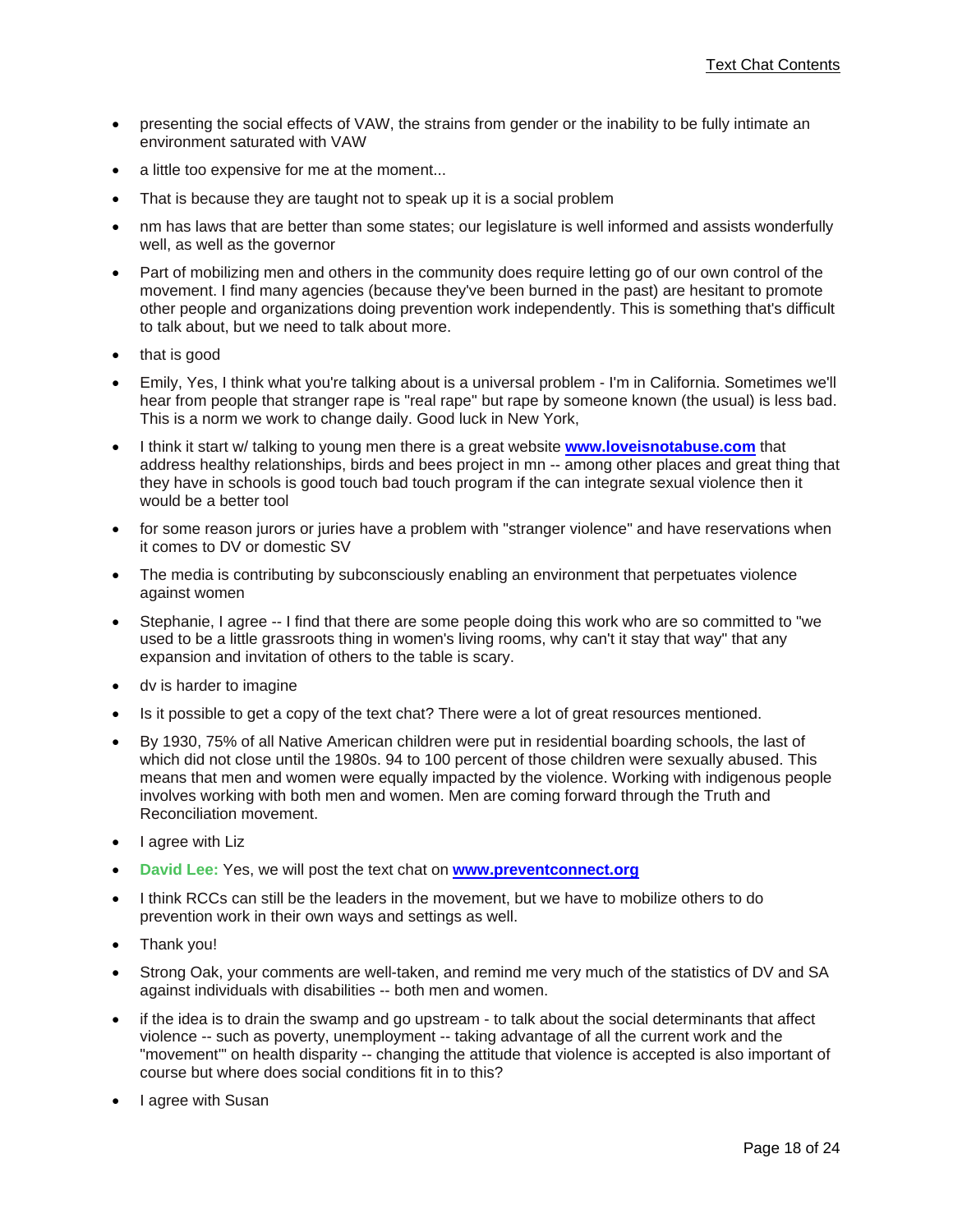- the evaluative components are the hardest part of our programming.
- Look at Safe Dates and Fourth R. Both are evaluated primary prevention programs.
- Polly I think Rape is harder to imagine unfortunately DV in some communities is not only accepted but expected
- from an environmental and developmental perspective
- Healing from sexual abuse is a large part of prevention of further violence.
- that is a great question. when we started making an impact our numbers shrunk so the funders penalized us for less services being provided
- We give students a pre and post test to gauge their level of comprehension.
- agreed, I was just saying that no one wants to think of their loved one, the person they trust- will abuse them
- we follow students at 2 middle schools across 6-8 grade. We use unique identifiers to match up prepost tests over the 3 year period. We are in the preliminary analysis at the moment.
- developmentally, victim self-esteem and self-efficacy lead to staying in abusive relationships
- self-worth tied to the abuser
- I agree with David it is a good point
- Susan, one thing we worked to get into the CDC logic model for primary prevention is social conditions. So it is legitimate to use RPE funds to do primary prevention work that includes addressing social conditions such as poverty, other forms of oppression, etc.
- las vegas is a transient town so it would be difficult to follow students.
- Please repeat the name you just mentioned, a Dr. Debra ...
- About Civil rights that movement was supported by both local and international liberation work including indigenous movements, radical liberation movements, etc without those, there's great doubt that the Civil rights movement might have "worked"
- Since we get to see the kids several times between K-12 the community has seen that norms changes are happening. The kids in high school remember the messages they received in grade school and then we build on those.
- Maine has also been engaging men and businesses in the spreading the word about the importance of safe and supported early childhood experiences are the key to prevention of all sorts of problems later in life -- in education, health, etc. Those safe and supportive environments include the absence of violence in the household.
- we just had a TA phone call with DPH about prevention work and talked some about evaluation...one of the points that was stressed was that anecdotal evaluation, the experiences and impressions of people, can be more valuable and give more information than numbers.
- I agree that more focus needs to be on prevention and intervention rather, much needed and often neglected out of necessity
- how do we address male victims in the context of violence against women prevention efforts?
- it is hard to get prevention money
- **David Lee:** We discussed the CDC logic model in the Prevention Connection web conference on How to Measure Prevention - find it in web conference sections of **www.preventconnect.org**
- thanks for mentioning the boarding schools strong oak especially because its GOVERNMETNAL violence against women and children -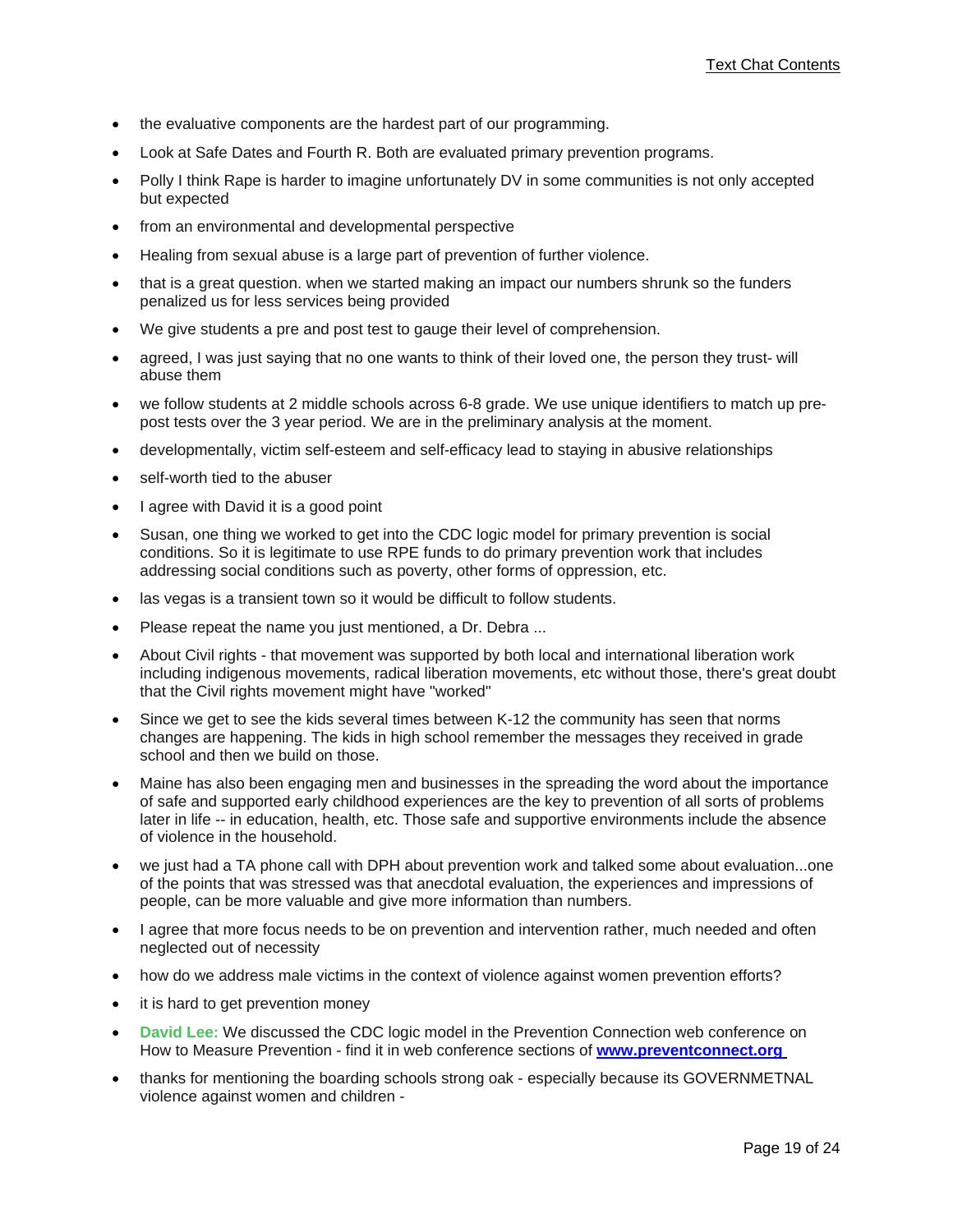- Safe Dates and other similar curricula are a great direction to head in. Just be aware that most of the evaluations so far show that the behavioral effects dissipate over time. That's not surprising, but it is a caution to communities that one curriculum or one program isn't sufficient.
- i've never heard anything about this... how sad
- Good question, Amanda. Unfortunately, I've asked that one of many people, and often I'm told "we don't. They can have their own movement." What a shame.
- It is possible to evaluate prevention strategies, however, presentations to kids does not equal primary prevention. Prevention is a long term process that involves engaging folks, mobilizing them to create change. Education alone does not change behavior.
- Myia that says a lot about how violence has been framed that we don't keep expanding our understanding of what VAW is.
- Thanks for talking about the boarding schools my Grandma was a survivor of one. Thank you!
- i was just watching open window, and it touches on the man subject
- Amanda, in central Va., I found both law enforcement and the courts did not take adult male victims abused by females seriously
- Primary prevention really is about community saturation at all levels. Getting as many people at as many different levels of a community involved as possible is key.
- Lucy, that's something I see a lot of programs struggling with -- Awareness education is important but it's not primary prevention.
- In Canada there is a great organization called I am a Kind Man **http://www.ofifc.org/ofifchome/KizhaayAN/EndViolence.html**
- I have to disagree. Presenting the topic to children begins the process of starting the dialogue.
- Amanda, in one case at least the police officers tried to discourage the male victim from filing a warrant
- and the judge in this case actually overlooked the violence, encouraging reconciliation for the sake of the child
- so in these kind of cases, if the man feels he cannot also get protection
- Presenting the topic does being the process, but too many organizations (often due to constraints) stop there and call it prevention.
- dear lord
- he, too, will resort to violence
- GPOOL... I tried to open link...please check, unable to open
- **http://www.ofifc.org/ofifchome/KizhaayAN/EndViolence.html**
- the whole issue is violent relationship, with women making up the majority of the victims
- That's true we are starting up a Girls Power Group for young girls in the middle school level. It's going to be a 12 week program we want to focus on awareness, assertiveness and self confidence. Do you have any good ideas for the curriculum? We are still putting it together.
- but the cycle of violence perpetuated and encouraged by environmental factors
- **David Lee:** We see your raised hands. Please be patient.
- self-esteem and sexuality
- yes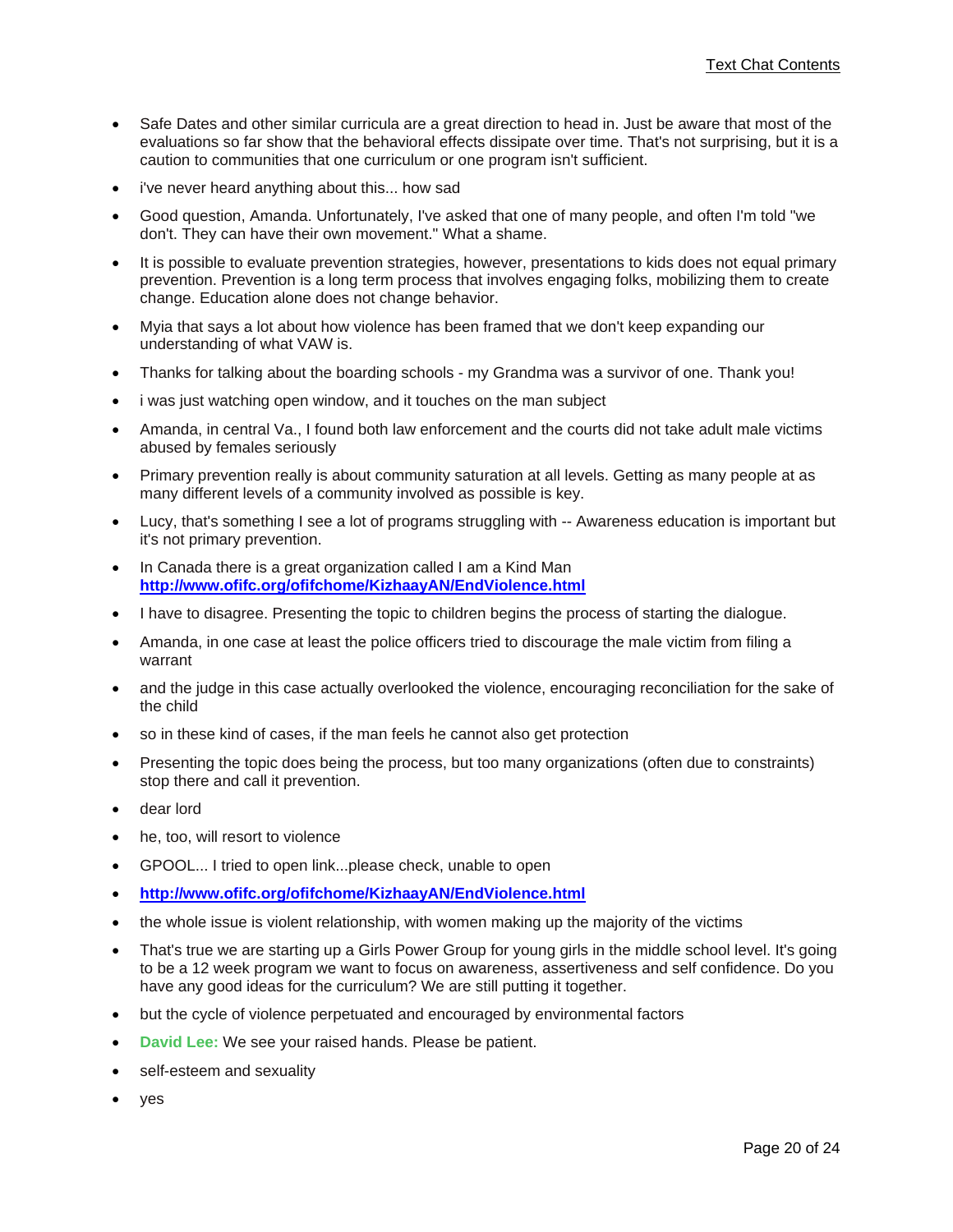- and sexuality and self-identity varies based on ethnicity considerably
- I think more parent involvement is what is needed. The schools are doing a great job.
- well I would say there are correlates
- Vanessa, the organization Hardy Girls Healthy Women may be a good place to start to find resources.
- sexting and cyber bullying-- to Vanessa
- yes parent involvement...if we can change messages at home...
- Relational aggression. Unfortunately, I've done a lot of work with young girls, and too often they've received messaging that tells them that assertiveness and self-confidence somehow translates to aggression towards one another and towards boys.
- GPOOL...Thank you
- sexting is becoming large
- Parent involvement also requires building parents' skills (not just making them more aware) communication skills, assertiveness skills, setting boundaries with their children, etc.
- Brianne... exactly
- yes. my daughter is in sixth grade and has already received disturbing sext messages
- I was going to say cultural cues tell some young women to be permissive and submerge their own identity in relationships
- Vanessa, I would suggest reading What Works in Prevention by Nation et al and use those principle to increase the effectiveness of the program. Also, for primary prevention we want to make sure we are promoting the behaviors we want the kids to adopt.
- just to be in a relationship
- I like the Delta Model as well, Polk County Florida is implementing it
- stephanie, are u a part of DELTA?
- girls even send them about one another. it's quite sad the level things have gotten.
- Betsy -- no, I'm not with DELTA
- Thank you for your suggestions!!
- your welcome
- $\theta$
- Good luck one last thing. The CDC has a great tool available online to help you create measures for prevention. the name escapes me right now but it is online under prevention of interpersonal violence
- What is the Delta Model? Anyone have a good curriculum for bullying in K-4th grade?
- CDC is coming out with new pieces too. There's one upcoming called something like "Getting to Outcomes" that's supposed to be very helpful.
- Expect Respect Curriculum
- Donna- we use the CAP program. **www.internationapcap.org**
- sorry... **www.internationalcap.org**
- **David Lee:** DELTA is the CDC's primary prevention effort for DV --
- Thank you Genese.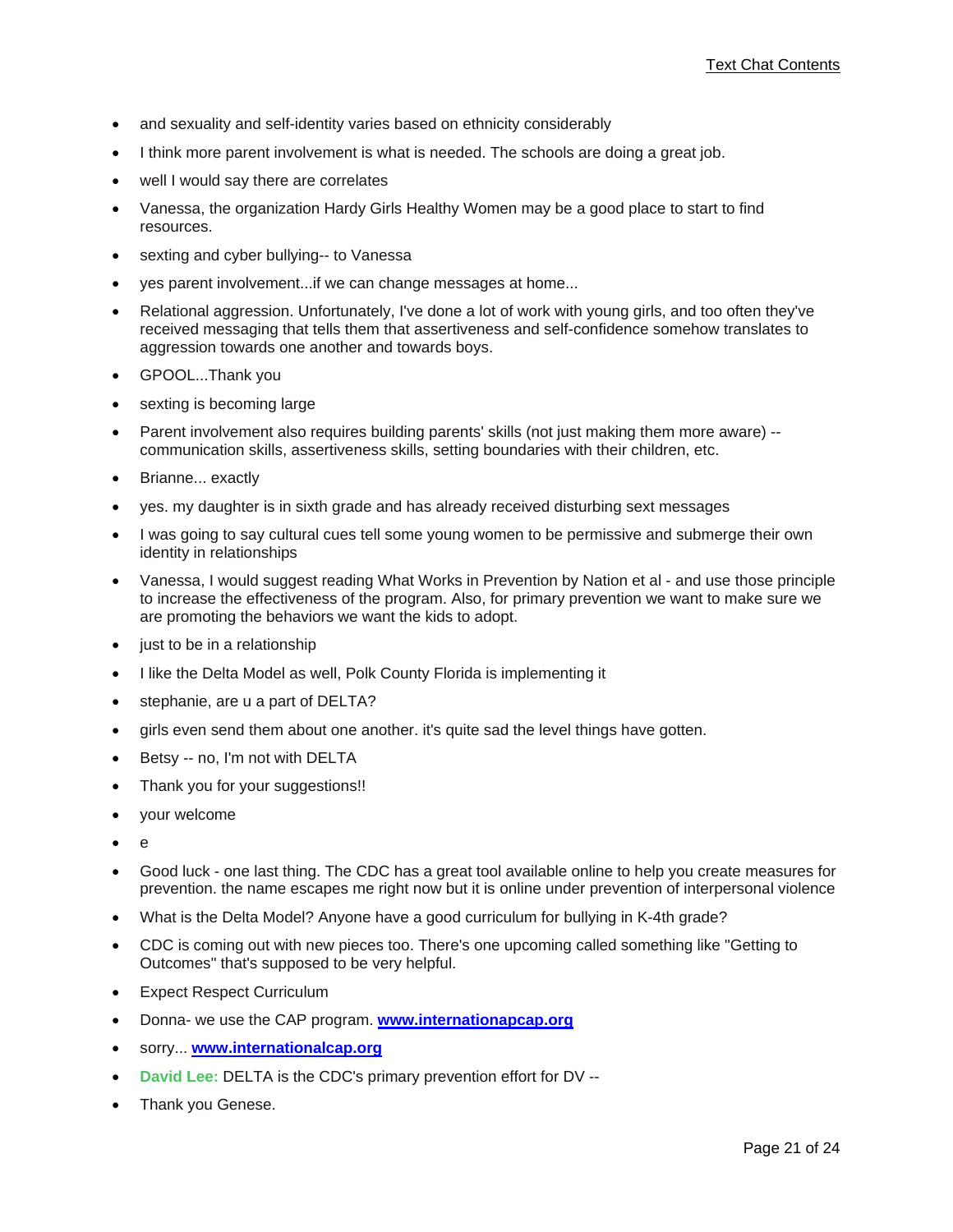- Catherine Tinglum: Here is another link to I am a Kind Man
- **http://www.iamakindman.ca/**
- if you visit **www.cdc.gov** and search DELTA Project you'll learn about the 14 states working on DELTA
- its a curriculum on bullying, strangers and the known and trusted adult. ... i believe they also support the bullies no more program (and ur welcome!)
- We are fortunate to have DELTA and RPE money from the CDC
- GPool: Thank you!!
- to me, this is a social CHANGE movement, not a social justice one
- wouldn't it be both, Maggie?
- or rather, not a social service one
- yes, i misspoke
- there is still a big problem within the criminal justice system in my opinion
- Donna...are you familiar with the Blue eyed/Brown eyed experiment?
- victims advocacy services are still lacking
- yep
- Catherine, no I am not.
- most victims do not know these services exist or how to use them
- Not as much money as the Pornography industry.
- porn and the impact it has on degradation of women in society..
- **David Lee:** We will post the text chat on **www.preventconnect.org**
- wonderful!
- a valid point.. but because of the money involved and the players.. nobody wants to listen
- Thank You David
- and the increase in soft porn
- As we all have a responsibility in our communities to end Violence against all people I feel we must never forget to acknowledge the knowledge of the local people in the communities and allow them to have vital input into our Primary Prevention activities etc I think this is so important as each community has its own needs.
- the message to young women
- Especially in Ads.
- Britney Spears prancing around in a g string and bustier
- what is the message?
- who cares
- young women care
- When society supports this movement to the degree that sports and sports figures are supported we will know violence against women is a critical issue to our men and women.
- girls and young women are getting that message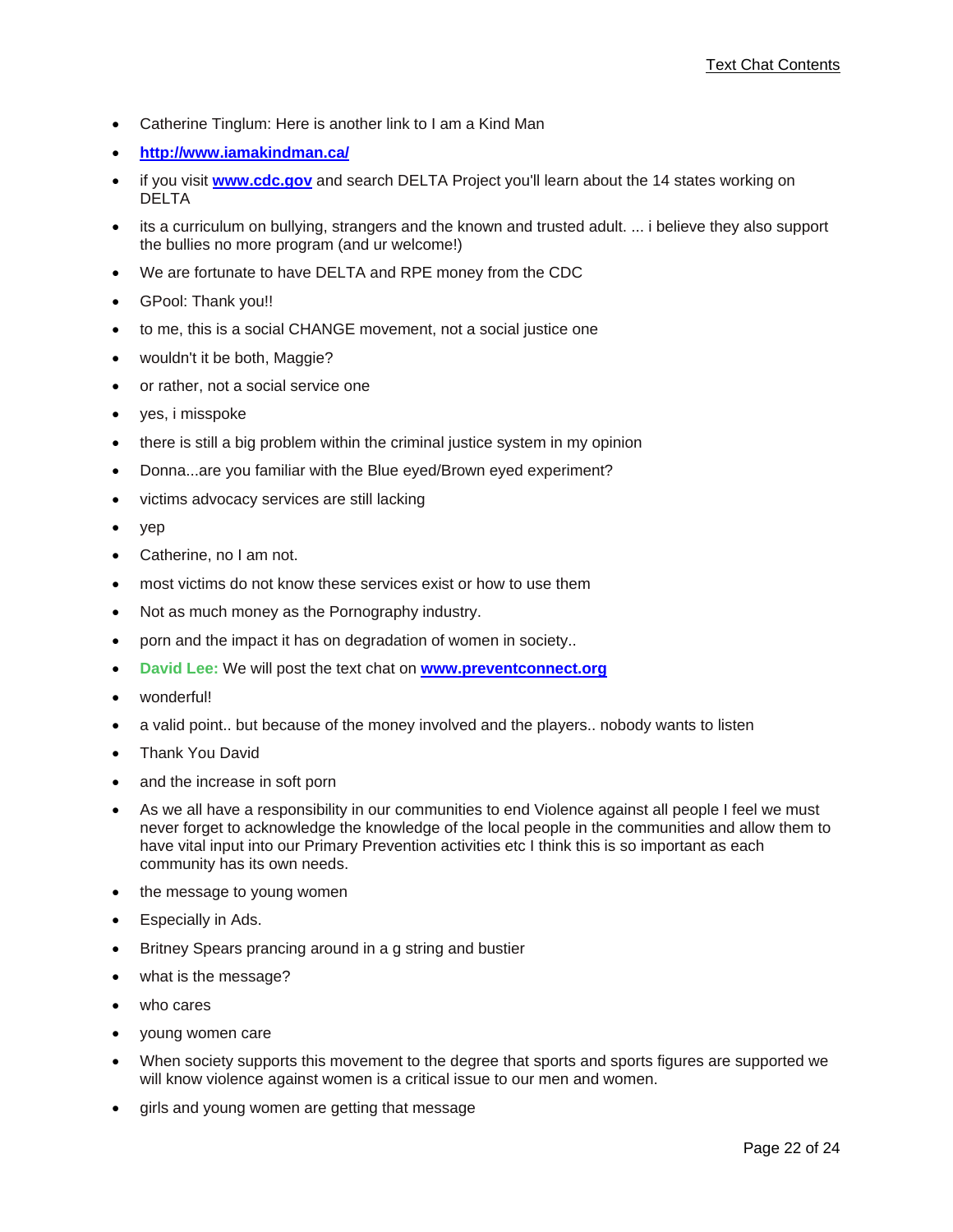- we need to develop high self-esteems, so it isn't a big deal
- I agree
- Did you ever consider the ever expanding arms on GI Joe what is the message being sent there
- but the glitz is hard to compete with
- The bullying topic is really crucial, I think -- there's new research coming out all the time about the links between bullying in early childhood to sexualized bullying in middle school and then sexual violence in later adolescence.
- our program is into head start as well as elementary, middle and high schools
- positive gender messages at early ages
- good strategy at early ages
- but I don't know about the GI Joe thing..
- Donna...an experiment (Jane Elliott), an elementary school teacher...google it. I believe her students were 4th grade. VERY thought provoking, made students feel the impact of discrimination
- what does it mean?
- and positive role models in the community
- Thanks Catherine
- girls encourage to explore agentic roles and activities
- rather than domestication
- it is the same message being given to men as women it is not about Britany and barbie but the ever increasing need for a greater amount of shock and extremely body images for all genders and sexes
- "welcoming schools" program anti-bullying program and includes inclusive of Gay, Lesbian, Bisexual and Transgender issues (GLBT)
- I think its important to think about what else we could do besides providing youth education, again because education alone does not change behavior. If so, we all would be exercising everyday, and never eating junk food. : )
- well.. I'd agree when I see Justin Timberlake dressed up like a Chippendale on stage...
- hasn't happened yet
- "the male gaze"
- in elem. schools
- we often focus so much on the women but the men get lost
- what is out there as far as partnerships between child abuse prevention efforts and VAW?? is it time to broaden our scope in the movement?
- thank you for all of this!
- good use of our time.
- good point lucy... lol you got me.
- thanks so much- speakers and participants!
- **http://www.welcomingschools.org/**
- it was nice discussing important issues with ya'll